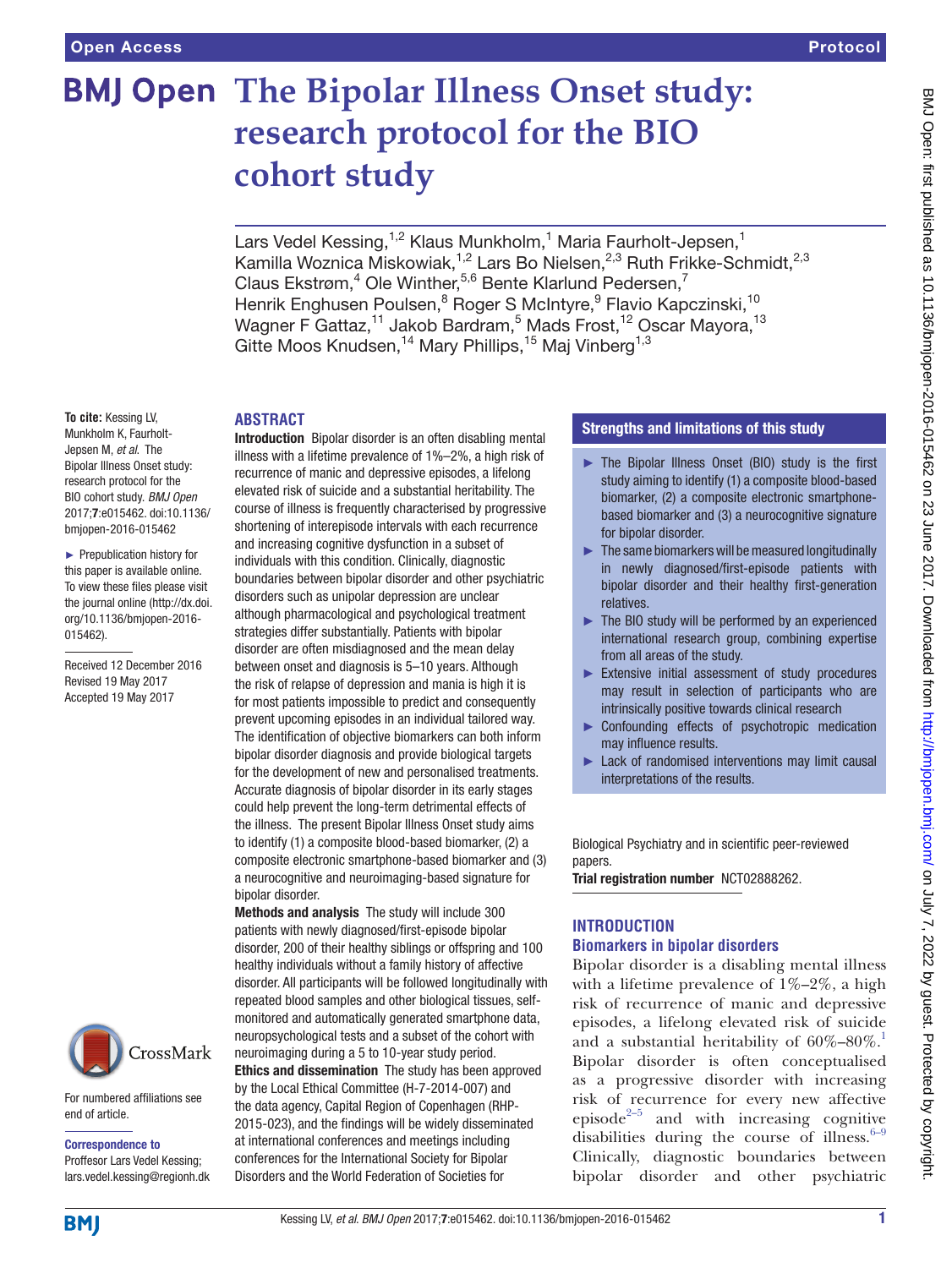disorders such as unipolar disorder are unclear although some pharmacological and psychological treatment strategies differ substantially. Patients with bipolar disorder are often misdiagnosed as having unipolar disorder, transient psychosis, reaction to stress/adjustment disorder or psychoactive substance abuse, $10$  and the mean delay between onset and diagnosis is  $5-10$  years.<sup>11</sup> Although the risk of relapse of depression and mania is high, it is for most patients impossible to predict and consequently prevent upcoming episodes in an individual tailored way. The identification of objective biomarkers as measures of pathophysiological processes can both inform bipolar disorder diagnosis and provide biological targets for the development of new and personalised treatments.<sup>[12](#page-9-5)</sup> Accurate diagnosis of bipolar disorder in its early stages could help prevent the long-term detrimental effects of the illness.

Recently, promising results have been presented regarding a diagnostic test for unipolar depression comprising levels of nine biomarkers in peripheral blood.[13](#page-9-6) Although the nature of bipolar disorder seems more biologically driven than the nature of major depression with a higher heritability, there has been no or few attempts to identify a similar composite biomarker for bipolar disorder.

#### **Onset of illness and staging in bipolar disorder**

Although the course of illness is heterogeneous, there is a body of evidence for clinical progression on average of unipolar and bipolar disorders as increasing number of affective episodes seem associated with (1) increasing risk of recurrence, (2) increasing duration of episodes, (3) increasing symptomatic severity of episodes, (4) decreasing threshold for developing episodes and (5) increasing risk of developing dementia.<sup>9</sup> It is likely that this clinical progression with deteriorating effects of affective episodes and duration of illness is associated with neurobiological changes over the course of illness. Unfortunately, results of all longitudinal studies on the biology of bipolar disorder are hitherto hampered by three major limitations: (1) Only few studies have recruited patients with bipolar illness from onset of the illness and most of these have used first-onset mania as inclusion criteria thereby excluding patients with a hypomanic episode (bipolar disorder, type II). As the biology of bipolar disorder based on cross-sectional studies—seems to change over the course of illness from first episode to first relapse and recurrent relapses to an unremitting or rapid cycling course, [14–18](#page-9-8) this is a major limitation in our knowledge internationally, (2) the number of patients included in prior studies is less than 200, which is a limitation taking the heterogeneity of bipolar disorder into account (eg, bipolar disorder types I and II may have different biology, and so on), and (3) the prospective follow-up period is less than a few years in all studies.

In the Bipolar Illness Onset (BIO) study, we will establish a large cohort compromising three subcohorts that will be followed long term with systematic diagnostic,

blood-based biomarkers, smartphone data and cognitive and brain imaging assessment. The three subcohorts will consist of: (1) patients with newly diagnosed/first-episode bipolar disorder and (2) their healthy first-generation siblings and offspring and (3) healthy individuals without a family history of affective disorder.

# **Overall aims**

- 1. To identify a composite blood-based biomarker measure as well as a composite electronic smartphonebased biomarker from onset of bipolar disorder during progression and in later stages.
- 2. To investigate if the composite blood-based biomarker measure and electronic smartphone-based biomarker identified among patients with bipolar disorder predict onset of illness (depression or mania) among these patients' healthy first-generation siblings and offspring.
- 3. By applying an integrated systems approach, to identify patterns of 'cerebral signatures' across neurocircuitry and cognitive levels and to validate the composite blood-based biomarker and electronic smartphonebased biomarkers against these biosignatures.
- 4. To investigate long-term developmental trajectories in neurocognitive function and brain imaging from the high-risk state to onset of bipolar disorder following first relapse and recurrent relapses and in the late stage with an unremitting, multiepisode or rapid cycling course.
- 5. To investigate whether the course of illness is progressive on average in bipolar disorder and to identify corresponding changes in biomarkers during the course of illness within BIO-1 to BIO-4.

#### **Methods and analysis Overall methods**

The BIO study is a long-term cohort study that started on April 2015 and planned to include 300 newly diagnosed/first-episode patients with bipolar disorder from the Copenhagen Affective Disorder Clinic, 200 of these patients' healthy first-generation relatives and 100 healthy individuals *without* a first-generation family history of affective disorders.

# **The Copenhagen Affective Disorder Clinic**

The Copenhagen Affective Disorder Clinic is a mood disorder clinic that provides treatment service for patients with newly diagnosed/first-episode bipolar disorder.<sup>19</sup> The Copenhagen Affective Disorder Clinic receives patients from the entire Capital Region of Denmark covering a catchment area of 1.6million people and all psychiatric centres in the region. All patients referred to the Clinic as newly diagnosed/first-episode patients, that is, onset of first manic or hypomanic episode or when the ICD-10 (International Statistical Classification of Diseases and Related Health Problems 10th Revision) diagnosis of bipolar disorder is made for the first time, will routinely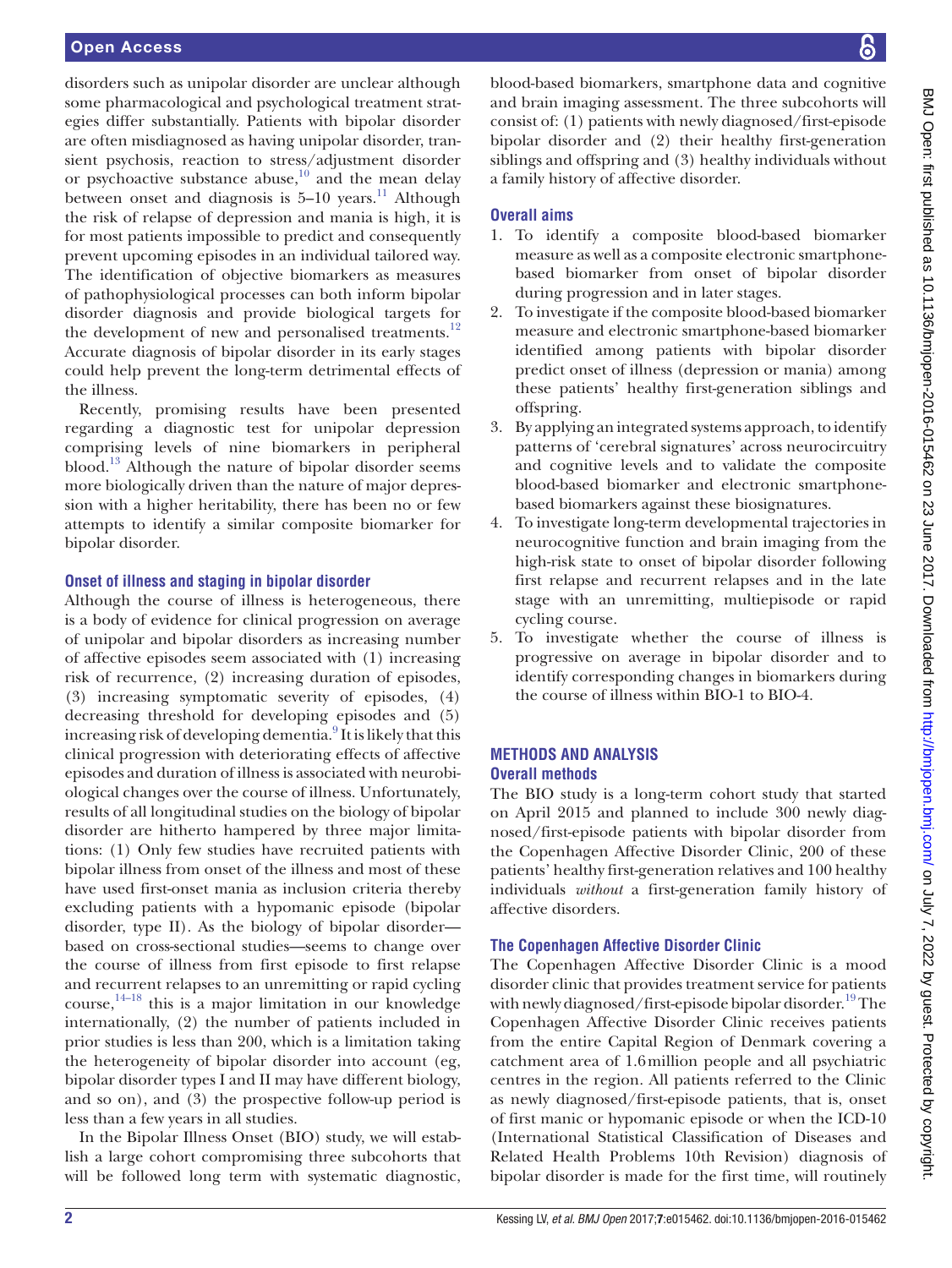be asked for inclusion in the BIO study. Nearly all patients treated in the Clinic have a diagnosis of bipolar disorder type I or type II whereas patients with bipolar disorder-not otherwise specified or patients with cyclothymia are not treated in the Clinic and consequently not included in the BIO study.

# **Recruitment of the three cohorts**

- 1. Three hundred patients (aged 15–70 years) referred to the Copenhagen Affective Disorder Clinic as newly diagnosed/first-episode patients with bipolar disorder, that is, onset of first manic or hypomanic episode or when the diagnosis of bipolar disorder is made for the first time. The Clinic receives more than 100 newly diagnosed/first-episode patients with bipolar disorder each year and we expect that nearly all will accept participation in the BIO study as this implies an extensive clinical evaluation.
- 2. Two hundred first-generation relatives (siblings and children aged 15–40 years) to the recruited newly diagnosed/first-episode patients with bipolar disorder.
- 3. One hundred age and gender-matched healthy individuals *without* a first-generation family history of affective disorders recruited among blood donors from the Blood Bank at Rigshospitalet, Copenhagen, as in prior studies.

#### **Diagnostic assessments at inclusion**

The initial diagnostic assessment will be done using the Structured Clinical Interview for DSM-IV-TR Axis I Disor $ders<sup>20</sup>$  categorising patients into bipolar disorder type I or type II as part of daily praxis by the experienced specialists in psychiatry during the patients' 2-year stay in the Copenhagen Affective Disorder Clinic. This clinical diagnosis of bipolar disorder will be confirmed in a semistructured research-based interview using the Schedules for Clinical Assessment in Neuropsychiatry (SCAN) providing an ICD-10 diagnosis.<sup>21</sup> There will be no attempt to balance the prevalence of bipolar subtypes in the BIO study.

#### **Follow-up**

Besides the assessments at inclusion, patients will be assessed during remitted, depressive and manic/mixed phases. Patients and healthy control individuals will be initially assessed face-to-face and at least every year during the first 4years and after this, every second year for 5years.

As part of daily clinical praxis in Copenhagen Affective Disorder Clinic and as part of the BIO-2 substudy, all patients will get access to a smartphone app for electronic continuous monitoring of illness activity during a 5-year follow-up period (see substudy BIO-2). Additionally, research assistants will contact all participants every third month to identify upcoming episodes/onset of illness and to ensure continued participation in the BIO study. At each assessment, the present clinical state (remission, manic, hypomanic, depressive, mixed episode) of all participants will be established according to ICD-10. The

severity of depressive and manic symptoms (if present) will be assessed using the 17-item Hamilton Depression Rating Scale (HAMD-17)<sup>22</sup> and the Young Mania Rating Scale  $(YMRS)^{23}$  $(YMRS)^{23}$  $(YMRS)^{23}$  with a time period of 3 days applied. Remission is defined as score of <7 on the HAMD-17 and the YMRS. In this way, upcoming episodes and onset of illness (for healthy individuals) will be assessed with great certainty.

Based on prior findings,  $2^{319}$  it is estimated that patients will develop four to five affective episodes on average during the follow-up period, that is, relapse or recurrence, defined as above. It estimated that 20%–30% of the healthy first-generation relatives will develop onset of affective illness compared with 2%–5% among the healthy individuals *without* a first-generation family history of affec-tive disorders.<sup>[24 25](#page-9-14)</sup> Finally, linkage to Danish nationwide register-based data will be included for all individuals on psychiatric hospitalisations, prescribed medication and socioeconomic variables during the 5-year follow-up.

# **Investigations**

We will include state-of-the-art methods within clinical assessment as well as biomarkers including a range of new methods:

- 1. clinical assessments using the Hamilton Depression Scale-17 items  $(HAMD-17)$ ,  $^{22}$  the YMRS,  $^{23}$  $^{23}$  $^{23}$  the Functional Assessment Short Test (FAST) (a measure of psychosocial function) $^{26}$  $^{26}$  $^{26}$ ;
- 2. questionnaires including the Hypomania Check list,  $27$ Standardized Assessment of Personality-Abbreviated Scale, $^{28}$  the WHO (Five) well-being index $^{29}$  and the Verona Satisfaction Scale-Affective Disorder<sup>[30](#page-9-19)</sup>;
- 3. standardised fasting blood tests for a large number of potential biomarkers (see the BIO-1, Biological tests section);
- 4. spot urine samples for oxidative generated damage to DNA and RNA;
- 5. hair cortisol as a valid and reliable index of long-term systemic cortisol levels<sup>31</sup>;
- 6. combined heart rate and movement sensor mounted at the thorax (Actiheart<sup>32 33</sup>);
- 7. daily electronic smartphone-based self-monitoring of depressive and manic symptoms;
- 8. daily electronic smartphone-based automatically generated data (eg, data on phone usage, social activity and physical activity);
- 9. neuropsychological assessment (only during full or partial remission);
- 10. structural MRI focusing on prefrontal cortex and hippocampus as well as functional MRI (fMRI) (only during full or partial remission).

Clinical assessments will be performed by six PhD students (master's degree as a Medical Doctor or psychologist). They will be certified in a PhD training course in the SCAN interview and will be trained in using rating scales (HAMD-YMRS, FAST). Inter-rater sessions supervised by senior clinicians from the Copenhagen Affective Disorder Clinic and senior researchers in the BIO study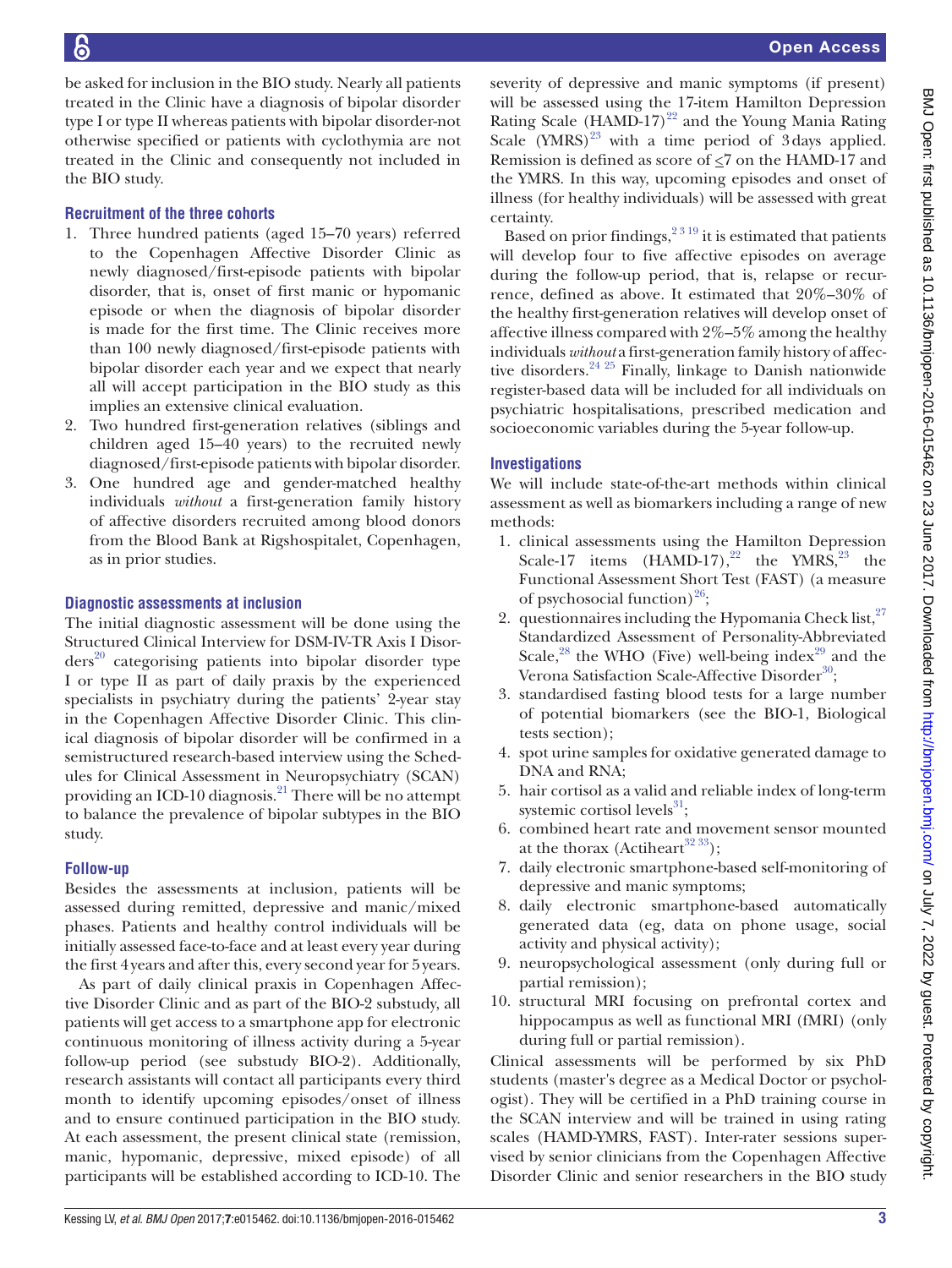Course

**Second** 

relapse Others

| <b>BIO-1</b>                                                                                                                                                                                                                                                                                                 | $\mathsf{X}$                                                                                                                                                                                                                                                                                                                                                                                                                                                                                                                                                                                                                                              | $\mathsf{x}$ | $\mathsf{x}$                                                 | $\boldsymbol{\mathsf{X}}$                                                                                                                                                                                                                                                                                                                                                                                                                                                                                                                                          | $\mathsf{x}$              | $\boldsymbol{\mathsf{X}}$ | X            |  |  |  |  |  |
|--------------------------------------------------------------------------------------------------------------------------------------------------------------------------------------------------------------------------------------------------------------------------------------------------------------|-----------------------------------------------------------------------------------------------------------------------------------------------------------------------------------------------------------------------------------------------------------------------------------------------------------------------------------------------------------------------------------------------------------------------------------------------------------------------------------------------------------------------------------------------------------------------------------------------------------------------------------------------------------|--------------|--------------------------------------------------------------|--------------------------------------------------------------------------------------------------------------------------------------------------------------------------------------------------------------------------------------------------------------------------------------------------------------------------------------------------------------------------------------------------------------------------------------------------------------------------------------------------------------------------------------------------------------------|---------------------------|---------------------------|--------------|--|--|--|--|--|
| BIO-2                                                                                                                                                                                                                                                                                                        | X                                                                                                                                                                                                                                                                                                                                                                                                                                                                                                                                                                                                                                                         | $\mathsf{x}$ | X                                                            | X                                                                                                                                                                                                                                                                                                                                                                                                                                                                                                                                                                  | $\times$                  | X                         | X            |  |  |  |  |  |
| <b>BIO-3</b>                                                                                                                                                                                                                                                                                                 | $\mathsf{x}$                                                                                                                                                                                                                                                                                                                                                                                                                                                                                                                                                                                                                                              |              | $\mathsf{x}$                                                 |                                                                                                                                                                                                                                                                                                                                                                                                                                                                                                                                                                    | $\mathsf{x}$              |                           | X            |  |  |  |  |  |
| BIO-4                                                                                                                                                                                                                                                                                                        | X                                                                                                                                                                                                                                                                                                                                                                                                                                                                                                                                                                                                                                                         | $\mathsf{x}$ | X                                                            | X                                                                                                                                                                                                                                                                                                                                                                                                                                                                                                                                                                  | $\boldsymbol{\mathsf{x}}$ | X                         | $\mathsf{x}$ |  |  |  |  |  |
| BIO-1: Peripheral blood-based biomarker in bipolar disorder.<br>BIO-2: Smartphone-based electronic biomarker in bipolar disorder.<br>BIO-3: Neurocognitive and brain imaging signatures in bipolar disorder.<br>BIO-4: At risk or prodromal phase for bipolar disorder.<br>BIO, Bipolar Illness Onset study. |                                                                                                                                                                                                                                                                                                                                                                                                                                                                                                                                                                                                                                                           |              |                                                              |                                                                                                                                                                                                                                                                                                                                                                                                                                                                                                                                                                    |                           |                           |              |  |  |  |  |  |
|                                                                                                                                                                                                                                                                                                              | vill be conducted among the researchers at regular time<br>soints during the entire study period.<br>The BIO study includes four separate but interacting<br>ubstudies (BIO-1, BIO-2, BIO-3, BIO-4), as illustrated in<br>able 1 with specified aims, background and theoretical<br>pasis, and methods, as described in the following. Back-<br>round and reasons for selection of putative biomarkers<br>s an iterative process presented in each substudy. Never-<br>heless, as the area of potential biomarkers is constantly<br>volving and as the substudies cover four different areas,<br>he research protocol does not include systematic reviews |              | of GSK-3beta varied with affective states, <sup>43</sup> sug | We have in two longitudinal studies with re<br>assessments of patients with bipolar disorder<br>affective states (manic/mixed, depressive and eu<br>and healthy control individuals found that brain-<br>neurotrophic factor (BDNF), <sup>39</sup> increased oxidativ<br>and RNA damage <sup>4041</sup> and decreased mRNA expre<br>the PTGDS gene encoding the prostaglandin D s<br>enzyme <sup>42</sup> are markers related to the illness trait in<br>disorder. The level of the cytokines IL-6 and IL-18<br>leukin) was related to manic episodes only and the |                           |                           |              |  |  |  |  |  |

<span id="page-3-0"></span>Table 1 Overview of the longitudinal assessments during risk periods and following onset of bipolar disorder in the four substudies of the BIO study

relatives First episode Remission First relapse Remission

|   | <b>DIO H. Denis legan I lete ent legan de la femancia de la femanta altre analan</b> |  |  |  |  |  |
|---|--------------------------------------------------------------------------------------|--|--|--|--|--|
|   |                                                                                      |  |  |  |  |  |
| . |                                                                                      |  |  |  |  |  |

Healthy first-generation

The BIO study includes substudies (BIO-1, BIO-2, l [table](#page-3-0)  $1$  with specified aims basis, and methods, as des ground and reasons for sel is an iterative process present theless, as the area of potential biomarkers is constant. evolving and as the substud the research protocol does of the literature.

# **BIO-1: peripheral blood-based biomarker in bipolar disorder** Aims

To identify a composite blood-based biomarker that (1) discriminates individuals with bipolar disorder from healthy control individuals, (2) discriminates between manic, depressive and remitted states, (3) predicts emerging affective episodes, and (4) to validate the composite blood-based biomarker against the smartphone-based biomarker, and the neurocognitive and brain imaging signature, and (5) to investigate the change in individual biomarkers as well as the composite bloodbased biomarker following onset of first manic episode, during successive relapses and in the end late stages of the illness.<sup>[15](#page-9-22)</sup>

# Background and theoretical basis

In a series of meta-analyses, we concluded that although a number of candidate peripheral biomarkers related to neuroplasticity, inflammation, oxidative stress and gene expression seem promising, findings are limited by poor study designs, small cross-sectional samples, lack of adjustment for important confounders related to most peripheral biomarkers and poor laboratory methodology[.34–37](#page-9-23) Because of high interindividual variation in peripheral biomarkers, assessment of intraindividual alterations from onset of illness through different affective phases and into the late illness stage is necessary to identify clinically relevant and valid biomarkers, necessitating a longitudinal study design. $3538$ 

gitudinal studies with repeated with bipolar disorder during mixed, depressive and euthymic) ividuals found that brain-derived  $DNF$ ), $39$  increased oxidative DNA d decreased mRNA expression of ing the prostaglandin D synthase lated to the illness trait in bipolar e cytokines IL-6 and IL-18 (interanic episodes only and the activity ith affective states, $43$  suggesting that these may be state markers.<sup>44</sup> These results have contributed to the research area of biomarkers in bipolar disorder, moving the area closer towards identifying clinically applicable biomarkers.

Nevertheless, it is unlikely that one single biomarker will provide a useful diagnostic tool; instead, a composite of several relevant biomarkers appears as more viable approach[.45](#page-10-5) Recently, promising results have been presented regarding a diagnostic test in unipolar depression comprising serum levels of nine individual biomarkers in peripheral blood.<sup>[13](#page-9-6)</sup> Similarly, preliminary studies have suggested composite biomarkers for bipolar disorder.<sup>46–48</sup> We identified a composite biomarker consisting of gene expression from 19 candidate genes for bipolar disorder that accurately discriminated patients with bipolar disorder from healthy control individuals.<sup>46</sup> Thus, such approaches highly increase the chances of obtaining a high specificity and sensitivity of the composite blood-based biomarker.  $46-48$ 

In order to establish relevant markers of risk and markers related to illness stage, it is necessary to include assessment before onset of illness and during first and recurrent relapses and in the late stages of the illness according to the staging model of bipolar disorder. $49$ Further, the study of early-onset individuals is necessary to evaluate biomarker levels without influence from medication, which may otherwise limit the validity of identified biomarkers.

# Methods

BIO-1 will include repeated clinical assessments and corresponding samples of blood and other tissues among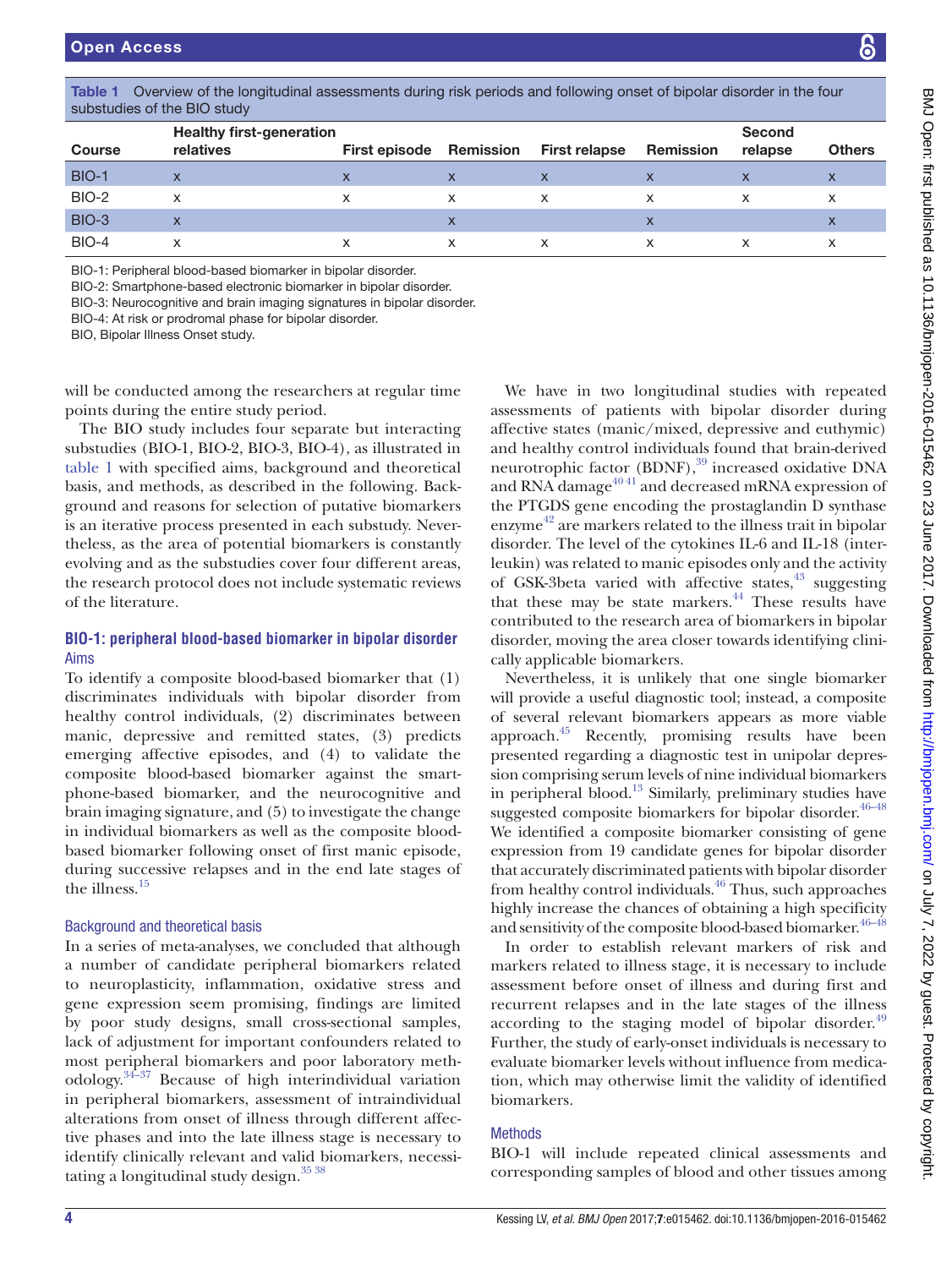the 300 newly diagnosed/first-episode patients with bipolar disorder, the 200 first-generation relatives and the 100 healthy individuals *without* a first-generation family history of affective disorder.

We will estimate a composite blood-based biomarker based on a number of individual markers including BDNF, neutrophin-3, five different cytokines, gene expression, additional 30 candidate genes and other potential biomarkers (see the Biological tests section), and identify the composite biomarker that correlates best with affective states and Hamilton Depression Rating Scale and YMRS scores of depression and mania, respectively. A final blood-based biomarker will be chosen based on its ability to (1) discriminate patients with bipolar disorder from healthy control individuals and to (2) discriminate between manic, depressive and remitted states in bipolar disorder.

#### Laboratory procedures

We will obtain careful standardisation of blood sampling and laboratory analysis by obtaining blood samples in a fasting state and in a 1-hour interval in the morning. At the same day as blood sampling, smoking status, alcohol use, body mass index, menstrual cycle, and so on will be assessed. Blood sampling and all phases of laboratory processing for plasma and DNA/RNA analyses will be done at the Department of Clinical Biochemistry, Rigshospitalet, using standard operational methods conducted by a team of technicians blinded with respect to participant status. All plasma samples will be stored at −80°C. The BIO study will include a total of 2400 blood samples: 300 patients  $\times$  5 + 200 healthy first-generation relatives  $\times$  3 + 100 healthy participants without a first-generation family history  $\times$  3.

#### Biological tests

We will use a multianalyte panel including a large number of potential biomarkers such as plasma levels of Neutrophins3, GSK-3, ß-amyloid Aß40 and Aß42, BDNF, inflammatory markers, high-sensitive C-reactive protein, lipoproteins (very-low-density lipoprotein, low-density lipoprotein, high-density lipoprotein) and specific apolipoproteins (eg, apoE, apoA-I, apoA-II and apoM) as potential markers of low-grade inflammation particularly salient in the early stages of bipolar disorder. Total RNA, microRNA, genomic DNA and histones are isolated from peripheral blood mononuclear cells. Gene expression and alternative slicing of RNA transcripts are analysed using array real-time reverse transcriptase quantitative PCR and next-generation sequencing. Epigenetic modifications of the DNA (eg, methylation) are measured using antibody-based methods or bisulphite treatments in combination with next-generation sequencing. The genomic positions of histones with specific modifications are detected using chromatin immunoprecipitation sequencing. The degree of histone modifications is measured by semiquantitative antibody-based detection.

Measurements of DNA and RNA damage by oxidation are obtained from spot urine samples and analysed using ultra performance liquid chromatography and mass spectrometry.

Hair cortisol will be included as a valid and reliable index of long-term systemic cortisol levels.<sup>31</sup>

We will report on these individual biological tests including comparing patients, first-degree relatives and healthy control individuals, when appropriate. The BIO study sample of 600 participants is rather small for genetic analyses discriminating patients with bipolar disorder from healthy controls but some genetic analyses, including the CACNA1C gene, can be conducted in cooperation with national and international genetic network groups.

#### Statistical analyses

Data represent repeated measures within and between individuals and will be analysed using a combination of generalised linear mixed models, integrated data analysis and penalised regression approaches to facilitate the combined feature selection and prediction of the available high-dimensional data. Integrative data analysis ensures that we are able to identify an improved composite bloodbased biomarker since data from different molecular levels are combined in a simultaneous analysis that closely resembles the biological system. $50\,51$  Further, we will use cross validation or alternatively split sample designs in the development and validation of the composite biomarker. Finally, if possible we will evaluate the biomarker(s) in external non-Danish data sets in collaboration with other international researchers.

A general principle that pertains to statistical analyses of all four substudies is the 'intention to treat' principle. Accordingly, participants who during follow-up get a diagnosis with a higher diagnostic validity than bipolar disorder (ie, a lower ICD-10 diagnostic number, DF00, DF10 and DF20) that may substantially influence the biomarker measures are included in the analyses until onset of symptoms from the disorder but excluded from subsequent analyses. These disorders include significant neurological disorders such as dementia, stroke, brain tumour, multiple sclerosis, Parkinson's disease as well as disorders due to significant psychoactive substance use and schizophrenia.

Furthermore, in all four substudies, the problem of missing data will be alleviated by the use of mixed effect model (for longitudinal measurements) and multiple imputations using chained equations when applicable. If possible, joint modelling will be considered, depending on the missing mechanism observed.

#### Statistical power

The study has a power of 80% to detect a minimum increment of 6.5 percentage points in sensitivity if we assume that the existing diagnostic tools have a sensitivity of 70% to diagnose bipolar disorder for a patient who has the disorder (see ref [52](#page-10-9)). Thus, if the composite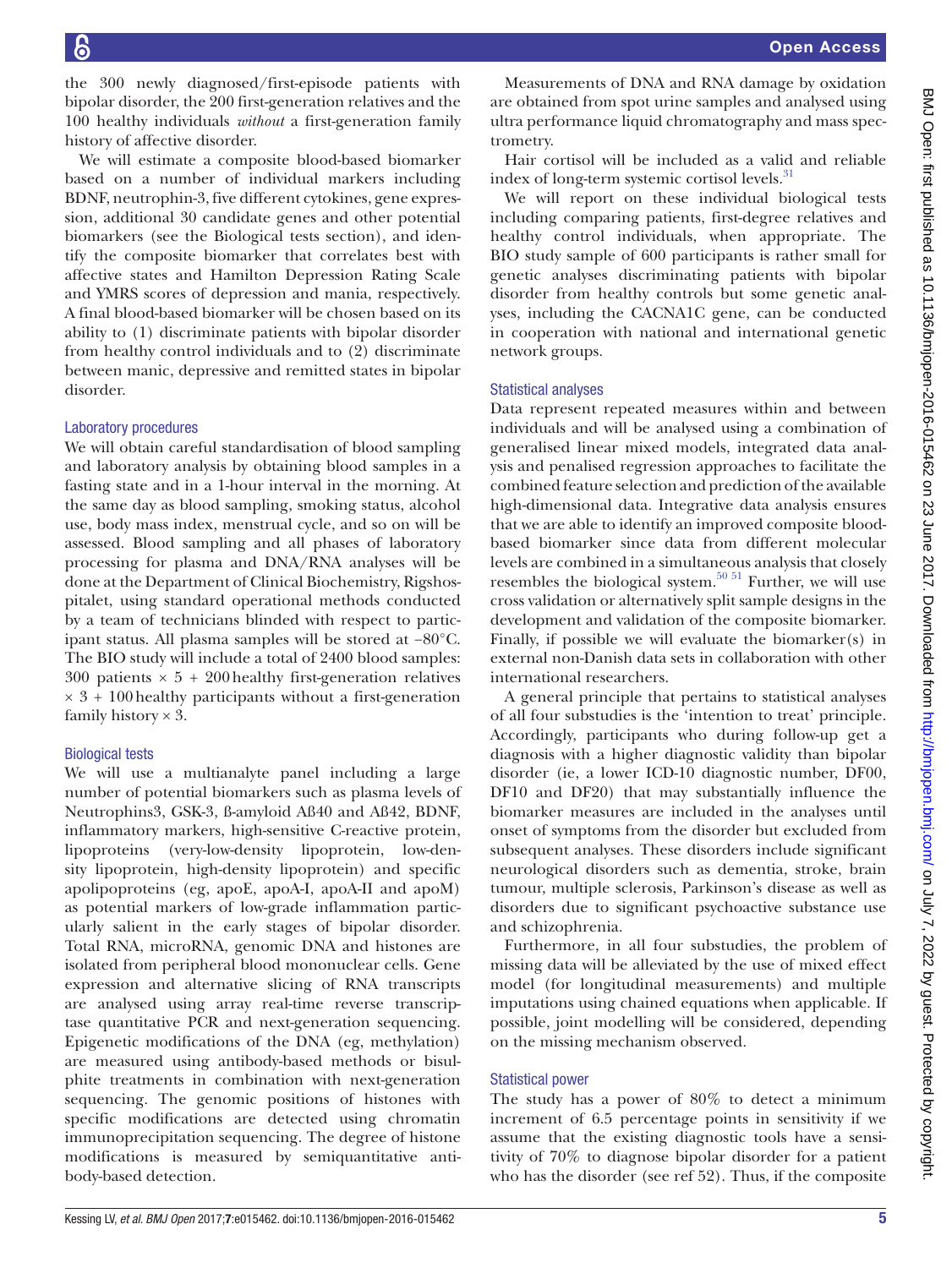# **BIO-2: smartphone-based electronic biomarker in bipolar disorder**

#### Aims

To identify a composite smartphone-based electronic biomarker that (1) discriminates patients with bipolar disorder from healthy control individuals, (2) discriminates between manic, depressive and remitted states, (3) predicts emerging affective episodes, and (4) to investigate the change in the composite smartphone-based biomarker following onset of first manic episode, during successive relapses and in the end stages of the illness as according to the staging system by Berk *et al*. [15](#page-9-22)

#### Background and theoretical basis

Recently, electronic self-monitoring of the severity of depressive and manic symptoms using text messages has been suggested as an easy and inexpensive way to identify early signs of affective episodes, providing opportunities for mental healthcare providers to intervene shortly after prodromal symptoms first appear.<sup>53</sup> We have in the MONARCA project developed and tested a smartphone-based electronic monitoring system including daily subjective self-assessments of illness activity in bipolar disorder as well as a bidirectional feedback loop between the patient and clinicians (the MONARCA system $54-58$ ). Using the MONARCA system, fine-grained electronic data were collected during everyday life in naturalistic settings in patients with bipolar disorder. The MONARCA system was reported highly useable and useful by patients with bipolar disorder with a high self-assessment adherence (87%– 95%), and the patients reported that the MONARCA system helped them to better manage their disease.<sup>54 55</sup> Further, the severity of depressive and manic symptoms was found to correlate with automatically generated smartphone data including (1) physical activity as reflected by the number of changes in cell tower ID per day,  $59$  (2) social activity as reflected by the number of incoming and outgoing calls per day, the duration of incoming and outgoing calls per day and the number of outgoing text messages per day, $60$ and (3) voice features collected during phone calls. $61$ Although these findings are encouraging there is a need to integrate self-monitored smartphone data with automatically generated smartphone data on social and physical activities, speech and sleep into one composite smartphone-generated electronic biomarker measure. This composite measure should be modelled to (1) discriminate patients with bipolar disorder from healthy control individuals, (2) have a high correlation with depressive and manic symptoms, (3) discriminate between euthymic, manic and depressive states and (4) early predict emerging affective episodes for the individual patient to increase the possibility for early intervention.

To validate smartphone-based measures of physical activity and sleep, a subset of patients will wear a combined heart rate and movement sensor mounted at the thorax that has been shown to correlate with mood symptoms and affective states and differentiate between patients and controls (Actiheart<sup>32 33</sup>) like other wearable actigraphs.<sup>62-64</sup>

# Methods

All newly diagnosed/first-episode patients will have access to a smartphone-based system (Monsenso that is developed from the MONARCA system) for continuous self-monitoring as well as fine-grained automatically monitoring of behavioural activity and early identification of emerging affective episodes during the first 2years and following relapse of episodes during a 5-year follow-up period.

# Data analyses

In contrast to data in BIO-1, data in BIO-2 represent big data collected on a *daily* basis within individuals. We will use hierarchical Bayesian predictive models that can handle big data through sampling and visualisation techniques that summarise data.

#### **BIO-3: neurocognitive and brain imaging signatures in bipolar disorder** Aims

(1) To identify an integrated brain-based biomarker of bipolar disorder including neurocognitive and neuroimaging measures tapping into 'hot' (ie, emotion laden) and 'cold' (non-emotional) cognition, (2) to examine whether the degree of abnormality in these measures predicts illness onset in the high-risk group and/or relapse in the patient group, (3) to identify developmental trajectories in 'hot' and 'cold' cognitive dysfunction and to identify structural MRI and fMRI correlates in bipolar disorder via longitudinal assessments of high-risk individuals to remission after onset of first manic episode and following successive relapses, and (4) to identify associations between aberrant 'hot' and 'cold' neurocognitive functions, structural and functional brain changes and the composite blood-based and smartphone-based biomarkers. Such 'integrated systems approach' involving identification of patterns of biomarkers (biosignatures) across these multiple levels of investigation is considered imperative for deeper understanding of the dimensions of underlying pathophysiological processes in bipolar disorder.<sup>[12](#page-9-5)</sup>

# Background and theoretical basis

Results from a number of meta-analyses of a large number of cross-sectional studies of patients with bipolar disorder in remission suggest trait-related 'cold' cognitive deficits in attention/processing speed, memory and executive function compared with healthy controls $65-68$ that correlate with everyday functioning. $69$  Cross-sectional comparison of patients at different illness stages revealed more pronounced cognitive deficits during late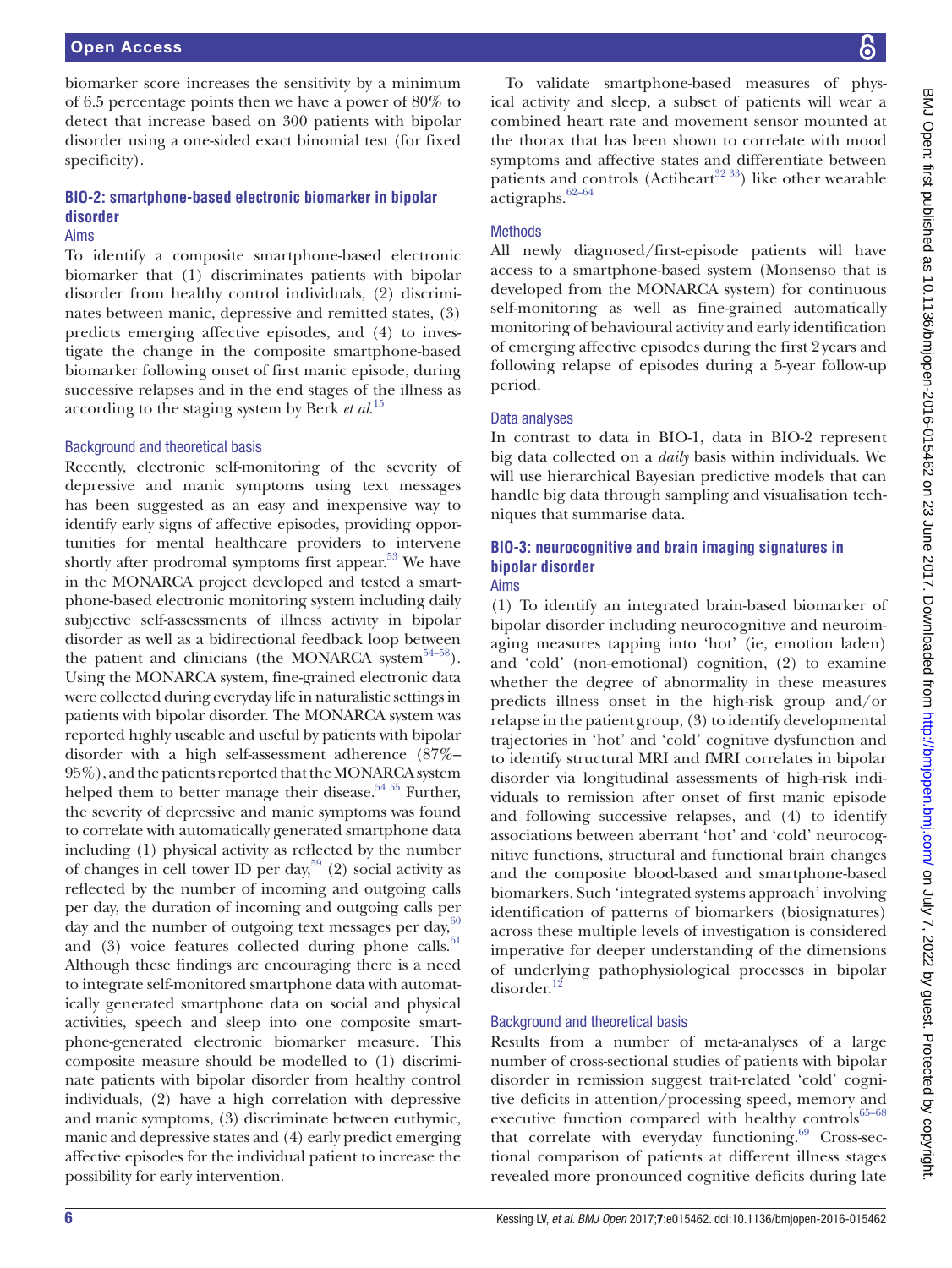stage compared with early stage in line with the staging hypothesis of bipolar disorder.<sup>70</sup> However, there are only a few longitudinal studies of neuropsychological functioning with small sample sizes (12 studies including a total of 152 patients with bipolar disorder<sup>71</sup>). A meta-analysis of these studies found no support for a progressive nature of cognitive deficits.<sup>[71](#page-10-19)</sup> However, results from these studies are hampered by a number of limitations including small sample sizes, short follow-up (mean follow-up period of 4.6 years) and high attrition rates (up to  $45\%$ ).<sup>71</sup> Consequently, it is unclear whether cognitive function assessed with neuropsychological tests deteriorates with the number and duration of illness episodes in bipolar disorder although epidemiological studies consistently revealed increased increasing risk of dementia with the number of episodes<sup>[7](#page-9-25)</sup> (see also ref [9\)](#page-9-7). Risk of developing dementia long-term<sup>6 8 72–74</sup> and there are is some evidence for

Deficits in 'hot' cognition are closely linked to emotional disturbances<sup>75</sup> and difficulties in socioemotional behaviour and interpersonal relations in bipolar disorder.[76](#page-10-21) 'Hot' cognition abnormalities in bipolar disorder have been observed within three domains: (1) emotional processing, (2) reward processing and (3) emotion regulation (reviews in refs [77 78\)](#page-10-22).

Results from a large number of cross-sectional structural imaging studies suggest that patients also show increased lateral ventricular volumes and greater prevalence of white matter hyperintensities.<sup>79</sup> While these findings are rather unspecific, studies also suggest that treatment with lithium increases the grey matter volume of prefrontal cortex, amygdala and hippocampus. [79](#page-10-23) In addition, a number of functional imaging studies suggest that bipolar disorder is associated with abnormalities within fronto-limbic-subcortical structures.[38](#page-10-24)

As long-term, integrative studies are lacking, it is unclear how neurocognitive and brain imaging abnormalities correlate with the staging of bipolar disorder, illness progression and treatment<sup>3880</sup> or with changes in biological markers such as neurotropic, inflammatory and oxidative stress markers. [81 82](#page-10-25)

#### Methods

Using a comprehensive neurocognitive test battery, we will assess all participants from the three groups (patients with bipolar disorder, first-generation relatives and healthy individuals *without* a family history of affective disorders). Patients will be followed from first onset of affective disorder and during successive periods of remission or at an annual basis (patients with bipolar disorder with no relapse, first-generation relatives with no onset and healthy controls). Among these, a subgroup of 60 patients, 60 healthy relatives (ultra risk) and 30 healthy individuals without a family history of affective disorders (healthy controls) will undergo functional and structural MRI at these time points.

# Neurocognitive testing

Within 'cold' cognition verbal learning/memory and executive function have been highlighted as the most suitable candidates for biomarkers of bipolar disorder[.83 84](#page-10-26) 'Cold' cognition will therefore be assessed with neurocognitive tests probing verbal memory, attention and executive function including the Rey Auditory Verbal Learning Test<sup>[85 86](#page-10-27)</sup> and the WAIS-III letter-number sequencing, RBANS digit span, n-back working memory, verbal fluency and Trail Making Test B. Verbal intelligence will be estimated with the Danish Adult Reading Test.

'Hot' cognition will be assessed with a comprehensive battery of computerised neurocognitive tests outside the scanner probing (1) emotional processing, (2) reward processing and (3) emotion regulation. These include the facial expression recognition and faces using dot-probe tasks from the Emotional Test Battery (P1Vital, Oxford), and an ecologically valid social scenarios test developed by our group.<sup>87</sup> During fMRI we will also administer the following experimental paradigms: (1) an emotional face processing task using face stimuli from the Nimstim [\(http://www.macbrain.org/resources.htm\)](http://www.macbrain.org/resources.htm), (2) a monetary reward processing task<sup>88</sup> and (3) a negative affective picture task using validated stimuli sets from the International Affective Picture System developed in collaboration with researchers at the University of Chicago. In addition, we will explore the neuronal basis for 'cold' cognition (executive function) using n-back working memory and picture encoding tasks programmed in-house.<sup>89</sup> Finally, self-report measures (BIS/BAS, and the  $CERO<sup>90</sup>$ ) are used to assess reward responsiveness and habitual emotional regulation strategies.

#### Structural MRI and fMRI *Structural MRI*

Using T1-weighted images acquired at a 3T Siemens scanner at the Copenhagen University Hospital, Rigshospitalet, we will focus on lateral ventricular volumes, grey matter volume of prefrontal cortex, amygdala and hippocampus, relative to whole brain volume. Specifically, segmentation and analysis of subcortical and regional cortical volume, shape and grey matter density will be conducted with FMRIB Software Library (FSL) tools, including the FMRIB's Integrated Registration and Segmentation Tool, the FSL-VBM tool and FSL vertex (shape) analysis [\(http://fsl.fmrib.ox.ac.uk/\)](http://fsl.fmrib.ox.ac.uk/).

# *Functional MRI*

T2-weighted images will be acquired to investigate white matter hyperintensities. We will also use fMRI to investigate neuronal underpinnings of 'hot' and 'cold' cognition with the previously described experimental paradigms. fMRI data processing will be carried out with the FMRI Expert Analysis Tool, part of FMRIB's Software Library [\(www.fmrib.ox.ac.uk/fsl](www.fmrib.ox.ac.uk/fsl)). We will examine mean per cent BOLD signal change within predefined hippocampal and amygdala regions of interest obtained in standard space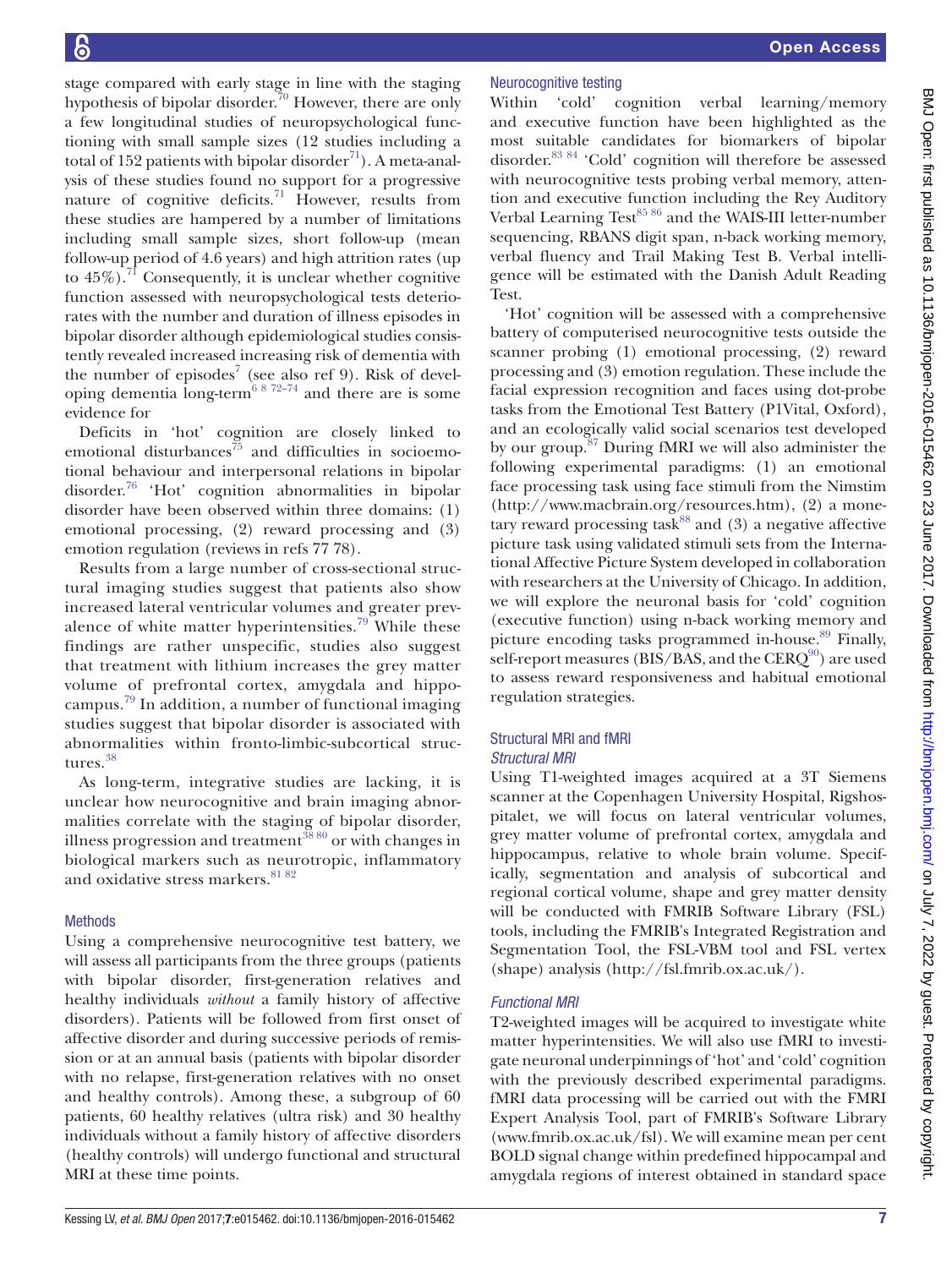with mri3dX [\(http://www.idoimaging.com/program/](http://www.idoimaging.com/program/160) [160](http://www.idoimaging.com/program/160)). In addition, whole-brain exploratory analysis will be conducted to explore neural activity differences in other cortical regions. For this group analysis, individual contrasts of interest will be included in separate general linear models with non-parametric permutation inference (n=5000) using the 'randomize' algorithm implemented in FSL. $^{91}$ 

#### Statistical power

The above sample size for participants undergoing fMRI assessments is determined based on our previous fMRI studies. In particular, inclusion of about 17–22 participants per treatment/diagnostic group (matched for age and gender) had a power of >0.8to detect differences between groups in neural and cognitive response to emotional faces (eg, refs [92 93](#page-11-5) and Miskowiak *et al*, under review) at an alpha level of  $p<0.05$  for cross-sectional designs. For longitudinal designs, we were able to demonstrate differences between groups in *the change* in task-related neural activity and in hippocampal structure with a sample of about 40 participants per group.  $94-96$ Given this, our inclusion of 60 participants per group is expected to ensure adequate statistical power for both the cross-sectional and longitudinal parts of the fMRI study.

#### **BIO-4: at risk or prodromal phase for bipolar disorder** Aims

To test whether (1) the composite blood-based biomarker, (2) the composite electronic smartphone-based biomarker and (3) the neurocognitive signature for bipolar disorder predict onset of illness (depression or mania) among a healthy (ie, non-syndromal level) highrisk population of first-degree siblings and offspring to the patients with newly diagnosed/first-episode mania/ bipolar disorder, included in BIO-1, BIO-2 and BIO-3.

# Background and theoretical basis

First-generation relatives to patients with bipolar disorder have a ninefold increased risk of developing bipolar disorder and a twofold to threefold increased risk of developing unipolar disorder.<sup>[1](#page-9-0)</sup> Although there is a great need for early detection and primary prevention of onset of illness among relatives to patients with bipolar disorder, recent prior attempts have not been successful due to retrospective designs, poor characterisation of high-risk individuals and small sample sizes. $97$  This is the first time a composite blood-based, a composite smartphone-based and a composite neurocognitive biomarker identified among patients with bipolar disorder will be investigated among their healthy relatives as a predictor measure of onset of illness.[18](#page-9-26) This approach increases the chances of obtaining a high specificity and sensitivity of the composite biomarkers.

# Methods

This BIO-4 includes first-generation relatives (siblings and offspring aged 15–40 years) to the recruited patients with first manic or bipolar diagnosis. All recruited patients will be asked about the lifetime psychiatric history of first-degree relatives (their biological parents, siblings and offspring) based on the Brief Screening for Family Psychiatric History questionnaire described by Weissman and colleagues.<sup>98</sup> We expect that at least 200 first-generation relatives will be asymptomatic or present mild symptoms or prodromal patterns to affective disorders and will be included in the study. Biological tissues will be drawn (as part of BIO-1) and neurocognitive function will be assessed on all individuals and brain imaging will be done on 60 individuals with longitudinal assessments.

# Statistical analyses

BIO-4 will use a combination of penalised regression techniques, and random forests to infer the importance of the original and combined markers and to compare the similarity of prediction error from the models with and without combining the markers.

# **Feasibility**

The BIO study is fully feasible as patients are recruited as part of daily healthcare for patients referred to the Copenhagen Affective Disorder Clinic.

# **Ethical considerations**

The BIO study has been approved by the Local Ethical Committee (H-7-2014-007) and the data agency, Capital Region of Copenhagen (RHP-2015–023). According to these specifications, adolescents aged 15–18 years will be invited only if parents have given consent. Data will be saved, encrypted and assessed according to the regulations from the Capital Region of Denmark. The study complies with the Declaration of Helsinki principles (Seoul, October 2008).

# **Dissemination**

Study results will be presented in peer-reviewed journals and at international conferences in accordance with relevant reporting guidelines.<sup>99 100</sup>

# **Discussion**

# **Summary**

It is expected that the BIO cohort will provide valid biological, electronic, neurocognitive and neuroimaging data and for the first time longitudinally identify changes in biomarkers during different stages of bipolar illness, that is, at risk stage, following onset, during first relapse and recurrent relapses and in the late stages of the illness as according to Berk *et al*. [15](#page-9-22)

# **Limitations**

Some limitations of the BIO study should be noted beforehand. First, the rather extensive initial assessment study procedure may potentially result in selection of participants who are intrinsically positive towards clinical research and readily willing to cooperate. Nevertheless, we expect that such selection will be decreased as it is likely that the vast majority of more than 100 newly diagnosed/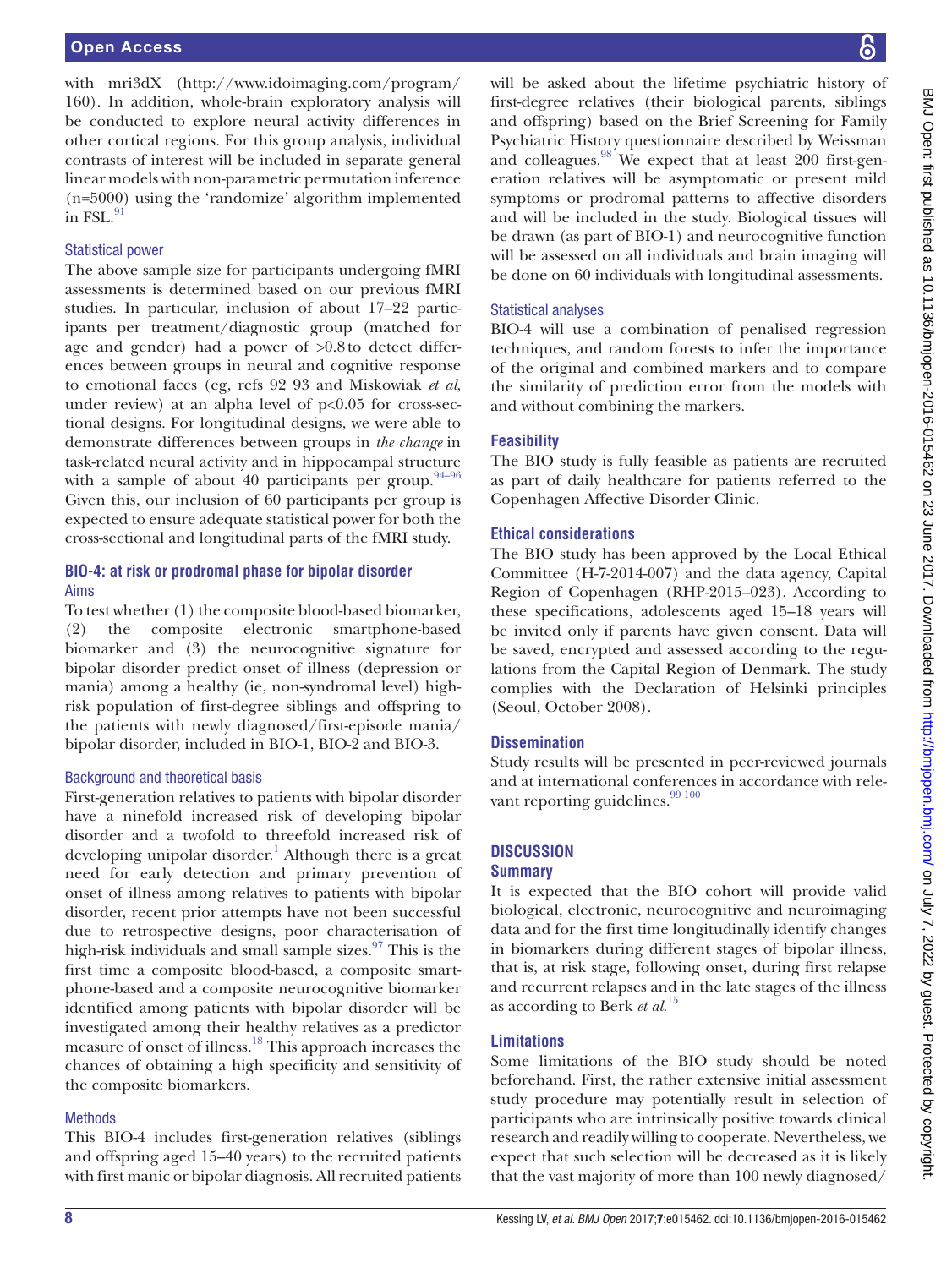first-episode patients with bipolar disorder referred to the Copenhagen Affective Disorder Clinic each year will accept participation in the BIO study as this implies an extensive clinical evaluation.

Second, attrition may increase during long-term follow-up and patients who stay in the study may adhere more to treatment in general. Such selection is inherent in clinical longitudinal research, and the large number of participants that will be included will increase external validity. Third, potential confounding effects of psychotropic medication may influence comparisons between patients with bipolar disorder and healthy control individuals as well as comparisons within patients as the vast majority of patients will get medication that may change during the course of illness. Lithium, mood stabilisers and antipsychotics may have effects on the collected biological, smartphone-based, neuropsychological and brain imaging data. Effects of medication on biological measures are not clear<sup>101</sup> although analyses from systematic reviews and meta-analyses involving only patients with bipolar disorder have not found clear effects of medication on cytokines,  $34\,35$  BDNF $37$  and gene  $expression<sup>36</sup>$  nor have subsequent individual studies on cytokines, $^{44\ 102}$  BDNF, $^{39\ 102}$  gene expression $^{46}$  or DNA and RNA damage. $40$ <sup>41</sup> Effects of medication on electronic smartphone-generated data as well as on neuropsychological and brain imaging data are poorly investigated and warrant further studies.<sup>103</sup>

Fourth, due to the large number of biological and statistical tests included in the BIO study, chance findings may occur in relation to the individual biological test. However, the aim of the BIO study is to identify a composite biomarker measure related to bipolar illness, depression and mania using cross validation or alternatively split sample designs in the development and validation of the composite biomarker.

Finally, the BIO study does not include (randomised) interventions limiting causal interpretations of the results. Nevertheless, with the BIO prospective, repeated measures design it is possible to identify valid associations between the composite measures (of biological, electronic, neuropsychological and brain imaging data) and depressive and manic symptoms and states.

#### **Strengths**

The BIO study is the first study aiming to identify (1) a composite blood-based biomarker, (2) a composite electronic smartphone-based biomarker and (3) a neurocognitive signature for bipolar disorder as well as to measure the same biomarkers in newly diagnosed/ first-episode patients with bipolar disorder and their healthy first-generation relatives. It is possible to recruit newly diagnosed/first-episode patients with mania/ bipolar disorder as all such patients from the entire Capital Region of Denmark are referred to the Copenhagen Affective Disorder Clinic and routinely asked for inclusion in the BIO study. Long-term attrition is supposed to be low as all patients will be followed by

the Copenhagen Affective Disorder Clinic for the first 2years and subsequently in other treatment settings in the Capital Region of Denmark. Including longitudinal assessment of healthy individuals is of paramount importance to control for the effect of timing and ageing,  $104$  but among all studies on biomarkers in bipolar disorder, this has been done only in two studies from our group. $40\frac{40\frac{44}{5}}{44}$ The study will be performed by an experienced international research group, combining expertise from all areas of the study.

# **Conclusion**

The BIO study is a large long-term cohort study on biomarkers in bipolar disorder and we expect that the findings for the first time will be representative of biomarkers in bipolar disorder in general as no prior study on newly diagnosed/first-episode bipolar disorder has been conducted. It is expected that the BIO cohort will provide valid biological, electronic, neuropsychological and brain imaging longitudinal data.

#### Author affiliations

<sup>1</sup>Department of Psychiatry, Psychiatric Center Copenhagen, Copenhagen, Denmark <sup>2</sup>Institute of Clinical Medicine, University of Copenhagen, Copenhagen, Denmark <sup>3</sup>Department of Clinical Biochemistry, Rigshospitalet, Copenhagen, Denmark 4 Department of Biostatistics, University of Copenhagen, Copenhagen, Denmark 5 Department of Applied Mathematics and Computer Science, Technical University of Denmark, Kongens Lyngby, Denmark <sup>6</sup> Gene Regulation Bioinformatics at the Bioinformatics Centre, Department of Biology/BRIC, University of Copenhagen, Copenhagen, Denmark  $7$ The Centre of Inflammation and Metabolism at Department of Infectious Diseases, Rigshospitalet, Copenhagen, Denmark <sup>8</sup>Laboratory of Clinical Pharmacology, Rigshospitalet, Copenhagen, Denmark <sup>9</sup>Department of Psychiatry and Pharmacology, University of Toronto, Brain and Cognition Discovery Foundation, Toronto, Ontario, Canada <sup>10</sup>McMaster University, Hamilton, Ontario, Canada <sup>11</sup>Department and Institute of Psychiatry, and Laboratory of Neuroscience (LIM27), University of São Paulo Medical School, São Paulo, Brazil <sup>12</sup>IT University Copenhagen, Copenhagen, Denmark <sup>13</sup>Create-Net: Center for Research and Telecommunications Experimentation for Networked Communities, Trento, Italy <sup>14</sup>Neurobiology Research Unit and Center for Integrated Molecular Brain Imaging, Rigshospitalet, Copenhagen, Denmark

<sup>15</sup>Department of Psychiatry, University of Pittsburgh, Western Psychiatric Institute and Clinic, Pittsburgh, Pennsylvania, USA

Correction notice This paper has been amended since it was published Online First. Owing to a scripting error, some of the publisher names in the references were replaced with 'BMJ Publishing Group'. This only affected the full text version, not the PDF. We have since corrected these errors and the correct publishers have been inserted into the references.

Acknowledgements The validity of the research cannot be influenced by any of these potential secondary interests (such as financial gain or personal relationship).

Contributors LVK designed the study together with MV, KM, KWM and MFJ. LVK drafted the study protocol and the manuscript. All authors contributed to development of the study protocol and to editing the manuscript and read and approved the final version. KM, LBN, RFS, CE, BKP, HEP, RSM, FK, WFG and MV contributed specifically to BIO-1 on peripheral blood-based biomarkers. MFJ, OW, JB, MF and OM contributed specifically to BIO-2 on smartphone-based electronic biomarkers. KWM, GMK and MP contributed specifically to BIO-3 on neurocognitive and brain imaging signatures. MV contributed specifically to BIO-4 on at risk or prodromal phase of bipolar disorder (in addition to BIO).

Funding The study is funded by grants from the Mental Health Services, Capital Region of Denmark, TheDanish Council for Independent Research, Medical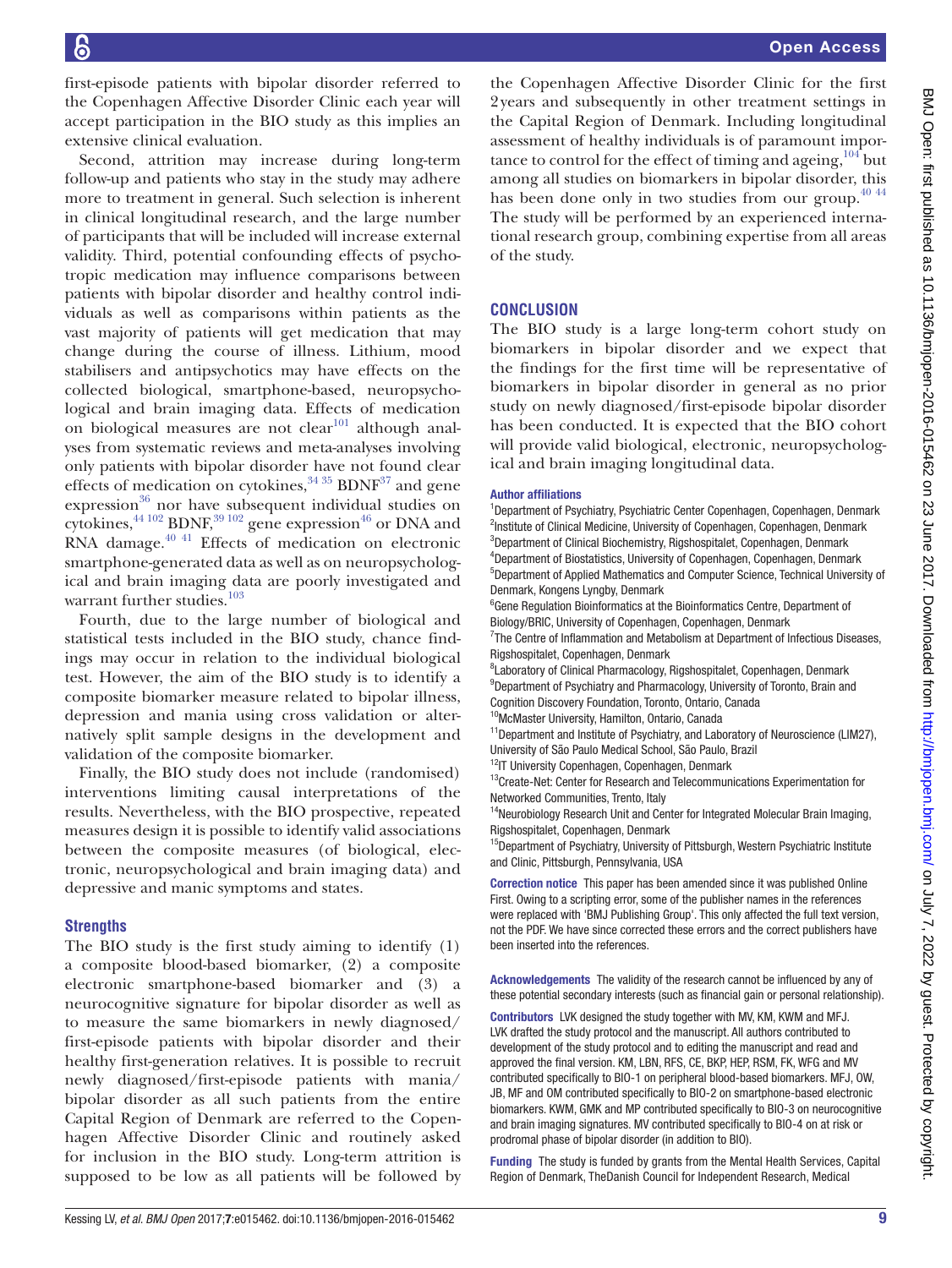Sciences (DFF-4183-00570), Weimans Fund, Markedsmodningsfonden (the Market Development Fund 2015-310), Gangstedfonden (A29594), Helsefonden (16-B-0063), Innovation Fund Denmark (the Innovation Fund, Denmark, 5164- 00001B), Copenhagen Center for Health Technology (CACHET), EU H2020 ITN (EU project 722561), Augustinusfonden (16-0083), Lundbeck Foundation (R215- 2015-4121).

Competing interests LVK has within the preceding three years been a consultant for Lundbeck, AstraZeneca and Sunovion. KWM has received consultancy fees in the past three years from Lundbeck and Allergan. MFJ has been a consultant for Eli-Lilly and Lundbeck. MV has within the preceding three years been a consultant for AstraZeneca and Servier. FK has been a speaker for Ache, Daiichi Sankyoand Janssen. MP is a consultant for Roche Pharmaceuticals. RSM: Advisory boards: Lundbeck, Pfizer, AstraZeneca, Eli-Lilly, Janssen, Ortho Purdue, Johnson & Johnson, Moksha8, Sunovion, Mitsubishi, Takeda, Forest, Otsuka, Bristol-Myers Squibb, Shire. Speaker fees: Lundbeck, Pfizer, AstraZeneca, Eli-Lilly, Janssen Ortho, Purdue, Johnson & Johnson, Moksha8, Sunovion, Mitsubishi, Takeda, Forest, Otsuka, Bristol-Myers Squibb, Shire. Research grants: Lundbeck, Janssen Ortho, Shire, Purdue, AstraZeneca, Pfizer, Otsuka, Allergan. HEP has received a research grant from Boehringer Ingelheim. GMK has received honoraria as Field Editor of the International Journal of Neuropsychopharmacology and as scientific advisor for H Lundbeck A/S. JB and MF are co-founders and shareholders in Monsenso. LBN, RFS and WFG declare no competing interests. The validity of the research cannot be influenced by any of these potential secondary interests (such as financial gain or personal relationship).

Patient consent The informed consent form from the Local Ethical Committee in Copenhagen is signed by the participants and the researcher.

Ethics approval The study has been approved by the Local Ethical Committee (H-7- 2014-007) and the data agency, Capital Region of Copenhagen (RHP-2015-023).

Provenance and peer review Not commissioned; externally peer reviewed.

Open Access This is an Open Access article distributed in accordance with the Creative Commons Attribution Non Commercial (CC BY-NC 4.0) license, which permits others to distribute, remix, adapt, build upon this work non-commercially, and license their derivative works on different terms, provided the original work is properly cited and the use is non-commercial. See: [http://creativecommons.org/](http://creativecommons.org/licenses/by-nc/4.0/) [licenses/by-nc/4.0/](http://creativecommons.org/licenses/by-nc/4.0/)

© Article author(s) (or their employer(s) unless otherwise stated in the text of the article) 2017. All rights reserved. No commercial use is permitted unless otherwise expressly granted.

#### <span id="page-9-0"></span>**References**

- 1. Lohoff FW, Berettini WH. Genetics of bipolar disorder. In: Yatham LN, Maj M, eds. *Bipolar disorder: clinical and neurobiological foundations*. Singapore: wiley-blackwell, 2010:110–23.
- <span id="page-9-1"></span>2. Kessing LV, Hansen MG, Andersen PK, *et al*. The predictive effect of episodes on the risk of recurrence in depressive and bipolar disorders - a life-long perspective. *[Acta Psychiatr Scand](http://dx.doi.org/10.1046/j.1600-0447.2003.00266.x)* 2004;109:339–44.
- 3. Kessing LV, Hansen MG, Andersen PK. Course of illness in depressive and bipolar disorders. naturalistic study, 1994-1999. *[Br](http://dx.doi.org/10.1192/bjp.185.5.372)  [J Psychiatry](http://dx.doi.org/10.1192/bjp.185.5.372)* 2004;185:372–7.
- 4. Post RM, Fleming J, Kapczinski F. Neurobiological correlates of illness progression in the recurrent affective disorders. *[J Psychiatr](http://dx.doi.org/10.1016/j.jpsychires.2012.02.004)  [Res](http://dx.doi.org/10.1016/j.jpsychires.2012.02.004)* 2012;46:561–73.
- 5. Schneider MR, DelBello MP, McNamara RK, *et al*. Neuroprogression in bipolar disorder. *[Bipolar Disord](http://dx.doi.org/10.1111/j.1399-5618.2012.01024.x)* 2012;14:356–74.
- <span id="page-9-2"></span>6. Kessing LV, Nilsson FM. Increased risk of developing dementia in patients with Major affective disorders compared to patients with other medical illnesses. *[J Affect Disord](http://dx.doi.org/10.1016/S0165-0327(02)00004-6)* 2003;73:261–9.
- <span id="page-9-25"></span>7. Kessing LV, Andersen PK. Does the risk of developing dementia increase with the number of episodes in patients with depressive disorder and in patients with bipolar disorder? *[J Neurol Neurosurg](http://dx.doi.org/10.1136/jnnp.2003.031773)  [Psychiatry](http://dx.doi.org/10.1136/jnnp.2003.031773)* 2004;75:1662–6.
- 8. da Silva J, Gonçalves-Pereira M, Xavier M, *et al*. Affective disorders and risk of developing dementia: systematic review. *[Br J Psychiatry](http://dx.doi.org/10.1192/bjp.bp.111.101931)* 2013;202:177–86.
- <span id="page-9-7"></span>Kessing LV, Andersen PK. Evidence for clinical progression of unipolar and bipolar disorders. *[Acta Psychiatr Scand](http://dx.doi.org/10.1111/acps.12667)* 2017;135:51–64. in press.
- <span id="page-9-3"></span>10. Kessing LV. Diagnostic stability in bipolar disorder in clinical practise as according to ICD-10. *[J Affect Disord](http://dx.doi.org/10.1016/j.jad.2004.11.001)* 2005;85:293–9.
- <span id="page-9-4"></span>11. Baldessarini RJ, Tondo L, Baethge CJ, *et al*. Effects of treatment latency on response to maintenance treatment in manic-depressive disorders. *[Bipolar Disord](http://dx.doi.org/10.1111/j.1399-5618.2007.00385.x)* 2007;9:386–93.
- <span id="page-9-5"></span>12. Phillips ML, Kupfer DJ. Bipolar disorder diagnosis: challenges and future directions. *[Lancet](http://dx.doi.org/10.1016/S0140-6736(13)60989-7)* 2013;381:1663–71.
- <span id="page-9-6"></span>13. Papakostas GI, Shelton RC, Kinrys G, *et al*. Assessment of a multi-assay, serum-based biological diagnostic test for major depressive disorder: a pilot and replication study. *[Mol Psychiatry](http://dx.doi.org/10.1038/mp.2011.166)* 2013;18:332–9.
- <span id="page-9-8"></span>14. Fries GR, Pfaffenseller B, Stertz L, *et al*. Staging and neuroprogression in bipolar disorder. *[Curr Psychiatry Rep](http://dx.doi.org/10.1007/s11920-012-0319-2)* 2012;14:667–75.
- <span id="page-9-22"></span>15. Berk M, Berk L, Dodd S, *et al*. Stage managing bipolar disorder. *[Bipolar Disord](http://dx.doi.org/10.1111/bdi.12099)* 2014;16:471–7.
- 16. McIntyre RS, Correll C. Predicting and preventing bipolar disorder: the need to fundamentally advance the strategic approach. *[Bipolar](http://dx.doi.org/10.1111/bdi.12216)  [Disord](http://dx.doi.org/10.1111/bdi.12216)* 2014;16:451–4. in press.
- 17. Grande I, Magalhães PV, Chendo I, *et al*. Staging bipolar disorder: clinical, biochemical, and functional correlates. *[Acta Psychiatr](http://dx.doi.org/10.1111/acps.12268)  [Scand](http://dx.doi.org/10.1111/acps.12268)* 2014;129:437–44.
- <span id="page-9-26"></span>18. Kapczinski F, Magalhães PV, Balanzá-Martinez V, *et al*. Staging systems in bipolar disorder: an International Society for Bipolar Disorders Task Force Report. *[Acta Psychiatr Scand](http://dx.doi.org/10.1111/acps.12305)* 2014;130:354–63.
- <span id="page-9-9"></span>19. Kessing LV, Hansen HV, Hvenegaard A, *et al*. Treatment in a specialised out-patient mood disorder clinic v. standard out-patient treatment in the early course of bipolar disorder: randomised clinical trial. *[Br J Psychiatry](http://dx.doi.org/10.1192/bjp.bp.112.113548)* 2013;202:212–9.
- <span id="page-9-10"></span>20. First MB, Spitzer M, Gibbon M, *et al*. *Structured clinical interview for DSM-IV-TR Axis I Disorders*. New York: Biometrics Research Department, New York State Psychiatric Institute, New York, 2002.
- <span id="page-9-11"></span>21. Wing JK, Babor T, Brugha T, *et al*. SCAN. Schedules for Clinical Assessment in Neuropsychiatry. *Arch Gen Psychiatry* 1990;47:589–93.
- <span id="page-9-12"></span>22. Hamilton M. A rating scale for depression. *[J Neurol Neurosurg](http://dx.doi.org/10.1136/jnnp.23.1.56)  [Psychiatry](http://dx.doi.org/10.1136/jnnp.23.1.56)* 1960;23:56–62.
- <span id="page-9-13"></span>23. Young RC, Biggs JT, Ziegler VE, *et al*. A rating scale for mania: reliability, validity and sensitivity. *[Br J Psychiatry](http://dx.doi.org/10.1192/bjp.133.5.429)* 1978;133:429–35.
- <span id="page-9-14"></span>24. Vinberg M, Miskowiak K, Kessing LV. Risk markers for affective disorder, a seven-years follow up study of a twin cohort at low and high risk for affective disorder. *[J Psychiatr Res](http://dx.doi.org/10.1016/j.jpsychires.2013.01.013)* 2013;47:565–71.
- 25. Hillegers MH, Reichart CG, Wals M, *et al*. Five-year prospective outcome of psychopathology in the adolescent offspring of bipolar parents. *[Bipolar Disord](http://dx.doi.org/10.1111/j.1399-5618.2005.00215.x)* 2005;7:344–50.
- <span id="page-9-15"></span>26. Rosa AR, Sánchez-Moreno J, Martínez-Aran A, *et al*. Validity and reliability of the Functioning Assessment Short Test (FAST) in bipolar disorder. *[Clin Pract Epidemiol Ment Health](http://dx.doi.org/10.1186/1745-0179-3-5)* 2007;3:5.
- <span id="page-9-16"></span>27. Angst J, Adolfsson R, Benazzi F, *et al*. The HCL-32: towards a selfassessment tool for hypomanic symptoms in outpatients. *[J Affect](http://dx.doi.org/10.1016/j.jad.2005.05.011)  [Disord](http://dx.doi.org/10.1016/j.jad.2005.05.011)* 2005;88:217–33.
- <span id="page-9-17"></span>28. Bukh JD, Bock C, Vinberg M, *et al*. Clinical utility of Standardised Assessment of Personality - Abbreviated Scale (SAPAS) among patients with first episode depression. *[J Affect Disord](http://dx.doi.org/10.1016/j.jad.2010.05.023)* 2010;127:199–202.
- <span id="page-9-18"></span>29. Bech P, Olsen LR, Kjoller M, *et al*. Measuring well-being rather than the absence of distress symptoms: a comparison of the SF-36 Mental Health subscale and the WHO-Five Well-Being Scale. *[Int J](http://dx.doi.org/10.1002/mpr.145)  [Methods Psychiatr Res](http://dx.doi.org/10.1002/mpr.145)* 2003;12:85–91.
- <span id="page-9-19"></span>30. Kessing LV, Hansen HV, Ruggeri M, *et al*. Satisfaction with treatment among patients with depressive and bipolar disorders. *[Soc](http://dx.doi.org/10.1007/s00127-005-0012-4)  [Psychiatry Psychiatr Epidemiol](http://dx.doi.org/10.1007/s00127-005-0012-4)* 2006;41:148–55.
- <span id="page-9-20"></span>31. Stalder T, Kirschbaum C. Analysis of cortisol in hair--state of the art and future directions. *[Brain Behav Immun](http://dx.doi.org/10.1016/j.bbi.2012.02.002)* 2012;26:1019–29.
- <span id="page-9-21"></span>32. Faurholt-Jepsen M, Brage S, Vinberg M, *et al*. Differences in psychomotor activity in patients suffering from unipolar and bipolar affective disorder in the remitted or mild/moderate depressive state. *[J Affect Disord](http://dx.doi.org/10.1016/j.jad.2012.02.020)* 2012;141:457–63.
- 33. Faurholt-Jepsen M, Brage S, Vinberg M, *et al*. State-related differences in the level of psychomotor activity in patients with bipolar disorder - Continuous heart rate and movement monitoring. *[Psychiatry Res](http://dx.doi.org/10.1016/j.psychres.2016.01.047)* 2016;237:166–74.
- <span id="page-9-23"></span>34. Munkholm K, Vinberg M, Vedel Kessing L. Cytokines in bipolar disorder: a systematic review and meta-analysis. *[J Affect Disord](http://dx.doi.org/10.1016/j.jad.2012.06.010)* 2013;144:16–27.
- <span id="page-9-24"></span>35. Munkholm K, Braüner JV, Kessing LV, *et al*. Cytokines in bipolar disorder vs. healthy control subjects: a systematic review and metaanalysis. *[J Psychiatr Res](http://dx.doi.org/10.1016/j.jpsychires.2013.05.018)* 2013;47:1119–33.
- <span id="page-9-27"></span>36. Munkholm K, Vinberg M, Berk M, *et al*. State-related alterations of gene expression in bipolar disorder: a systematic review. *[Bipolar](http://dx.doi.org/10.1111/bdi.12005)  [Disord](http://dx.doi.org/10.1111/bdi.12005)* 2012;14:684–96.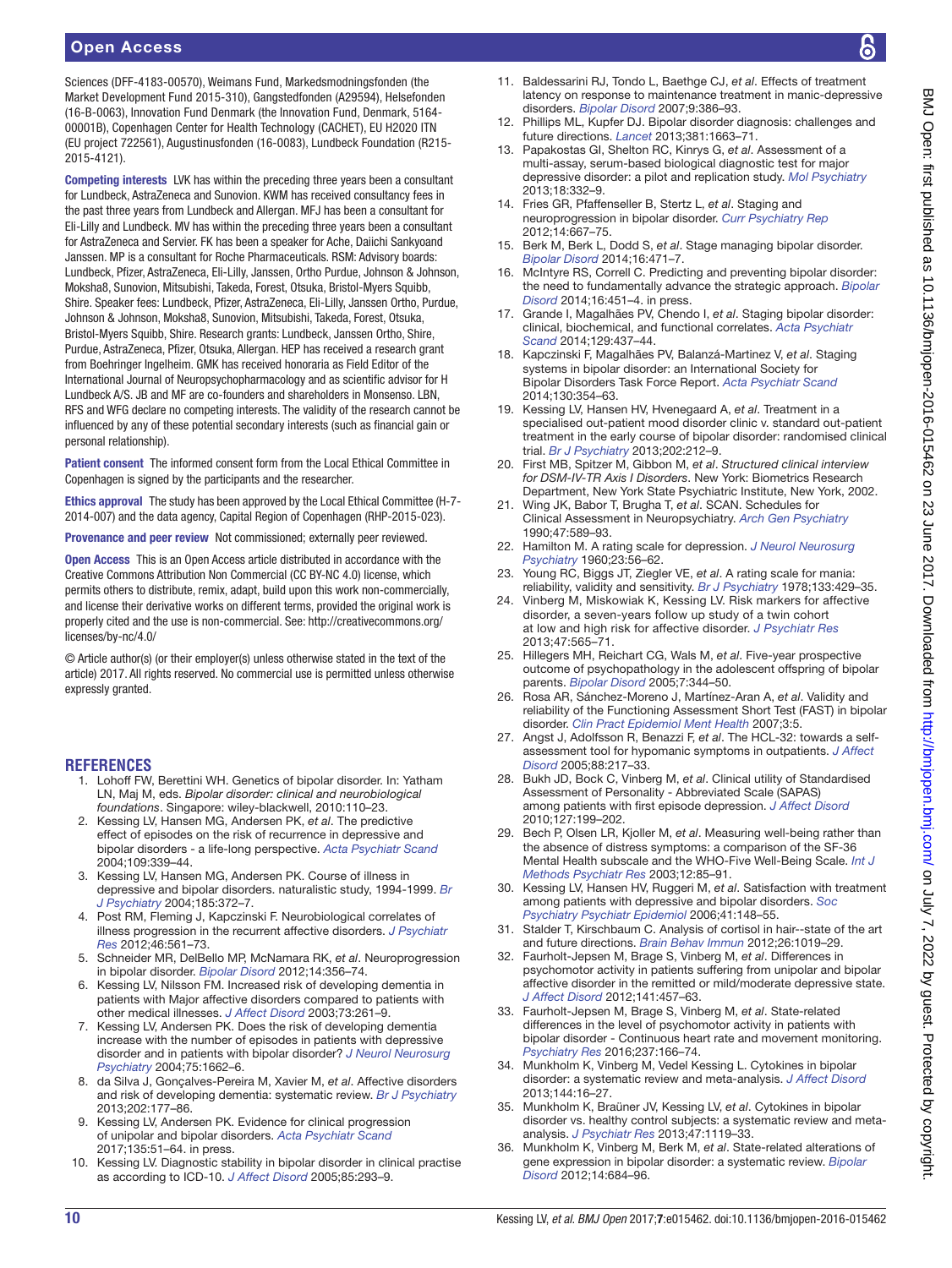- <span id="page-10-28"></span>37. Munkholm K, Vinberg M, Kessing LV. Peripheral blood brain-derived neurotrophic factor in bipolar disorder: a comprehensive systematic review and meta-analysis. *[Mol Psychiatry](http://dx.doi.org/10.1038/mp.2015.54)* 2016;21:216–28.
- <span id="page-10-24"></span>38. Frey BN, Andreazza AC, Houenou J, *et al*. Biomarkers in bipolar disorder: a positional paper from the International Society for bipolar Disorders biomarkers Task Force. *[Aust N Z J Psychiatry](http://dx.doi.org/10.1177/0004867413478217)* 2013;47:321–32.
- <span id="page-10-0"></span>39. Munkholm K, Pedersen BK, Kessing LV, *et al*. Elevated levels of plasma brain derived neurotrophic factor in rapid cycling bipolar disorder patients. *[Psychoneuroendocrinology](http://dx.doi.org/10.1016/j.psyneuen.2014.05.011)* 2014;47:199–211.
- <span id="page-10-1"></span>40. Jacoby AS, Vinberg M, Poulsen HE, *et al*. Increased DNA and RNA damage by oxidation in patients with bipolar I disorder. *[Transl](http://dx.doi.org/10.1038/tp.2016.141)  [Psychiatry](http://dx.doi.org/10.1038/tp.2016.141)* 2016;6:e867.
- 41. Munkholm K, Poulsen HE, Kessing LV, *et al*. Elevated levels of urinary markers of oxidatively generated DNA and RNA damage in bipolar disorder. *[Bipolar Disord](http://dx.doi.org/10.1111/bdi.12245)* 2015;17:257–68.
- <span id="page-10-2"></span>42. Munkholm K, Peijs L, Kessing LV, *et al*. Reduced mRNA expression of PTGDS in peripheral blood mononuclear cells of rapid-cycling bipolar disorder patients compared with healthy control subjects. *[Int J Neuropsychopharmacol](http://dx.doi.org/10.1093/ijnp/pyu101)* 2014;18:pyu101.
- <span id="page-10-3"></span>43. Jacoby AS, Munkholm K, Vinberg M, *et al*. Glycogen synthase kinase-3β in patients with bipolar I disorder: results from a prospective study. *[Bipolar Disord](http://dx.doi.org/10.1111/bdi.12400)* 2016;18:334–41.
- <span id="page-10-4"></span>44. Munkholm K, Weikop P, Kessing LV, *et al*. Elevated levels of IL-6 and IL-18 in manic and hypomanic states in rapid cycling bipolar disorder patients. *[Brain Behav Immun](http://dx.doi.org/10.1016/j.bbi.2014.09.021)* 2015;43:205–13.
- <span id="page-10-5"></span>45. Goldstein BI, Young LT. Toward clinically applicable biomarkers in bipolar disorder: focus on BDNF, inflammatory markers, and endothelial function. *[Curr Psychiatry Rep](http://dx.doi.org/10.1007/s11920-013-0425-9)* 2013;15:425.
- <span id="page-10-6"></span>46. Munkholm K, Peijs L, Vinberg M, *et al*. A composite peripheral blood gene expression measure as a potential diagnostic biomarker in bipolar disorder. *[Transl Psychiatry](http://dx.doi.org/10.1038/tp.2015.110)* 2015;5:e614.
- 47. Dickerson F, Schroeder J, Stallings C, *et al*. Multianalyte markers of schizophrenia and bipolar disorder: a preliminary study. *[Schizophr](http://dx.doi.org/10.1016/j.schres.2015.08.003)  [Res](http://dx.doi.org/10.1016/j.schres.2015.08.003)* 2015;168:450–5.
- 48. Haenisch F, Cooper JD, Reif A, *et al*. Towards a blood-based diagnostic panel for bipolar disorder. *[Brain Behav Immun](http://dx.doi.org/10.1016/j.bbi.2015.10.001)* 2016;52:49–57.
- <span id="page-10-7"></span>49. Berk M, Conus P, Lucas N, *et al*. Setting the stage: from prodrome to treatment resistance in bipolar disorder. *[Bipolar Disord](http://dx.doi.org/10.1111/j.1399-5618.2007.00484.x)* 2007;9:671–8.
- <span id="page-10-8"></span>50. Brink-Jensen K, Bak S, Jørgensen K, *et al*. Integrative analysis of metabolomics and transcriptomics data: a unified model framework to identify underlying system pathways. *[PLoS One](http://dx.doi.org/10.1371/journal.pone.0072116)* 2013;8:e72116.
- 51. Hastie T, Tibshirani R, Friedman J. *Penalised regression.the elements of Statistical Learning: data Mining, Inference, and prediction*. 2nd ed: Spring Verlag, 2009.
- <span id="page-10-9"></span>52. Phelps J, Ghaemi SN. The mistaken claim of bipolar 'overdiagnosis': solving the false positives problem for DSM-5/ICD-11. *[Acta Psychiatr Scand](http://dx.doi.org/10.1111/j.1600-0447.2012.01912.x)* 2012;126:395–401.
- <span id="page-10-10"></span>53. Bopp JM, Miklowitz DJ, Goodwin GM, *et al*. The longitudinal course of bipolar disorder as revealed through weekly text messaging: a feasibility study. *[Bipolar Disord](http://dx.doi.org/10.1111/j.1399-5618.2010.00807.x)* 2010;12:327–34.
- <span id="page-10-11"></span>54. Bardram JE, Frost M, Szántó K, *et al*, Designing mobile health technology for bipolar disorder: a field trial of the MONARCA System. *Proceedings of the SIGCHI Conference on Human Factors in Computing Systems*. 2013; 2627–36
- 55. Faurholt-Jepsen M, Frost M, Ritz C, *et al*. Daily electronic selfmonitoring in bipolar disorder using smartphones - the MONARCA I trial: a randomized, placebo-controlled, single-blind, parallel group trial. *[Psychol Med](http://dx.doi.org/10.1017/S0033291715000410)* 2015;45:2691–704.
- 56. Frost M, Doryab A, Faurholt-Jepsen M, *et al*. Supportingdisease insight through data analysis: refinements of the monarca selfassessment system. *Proceedings of the 2013 ACM international joint conference on Pervasive andubiquitous computing*. New York, NY, USA: ACM Press, 20143.
- 57. Bardram JE, Frost M, Szántó, K, *et al*. The MONARCA selfassessment system: a persuasive personal monitoring system for bipolar patients. *Proceedings of the 2nd ACM SIGHIT International Health Informatics Symposium (IHI '12)*. New York, NY, USA: ACM, 2012:21–30.
- 58. Gravenhorst F, Muaremi A, Bardram J, *et al*. Mobile phones as medical devices in mental disorder treatment: an overview. *[Pers](http://dx.doi.org/10.1007/s00779-014-0829-5)  [Ubiquitous Comput](http://dx.doi.org/10.1007/s00779-014-0829-5)* 2015;19:335–53.
- <span id="page-10-12"></span>59. Faurholt-Jepsen M, Frost M, Vinberg M, *et al*. Smartphone data as objective measures of bipolar disorder symptoms. *[Psychiatry Res](http://dx.doi.org/10.1016/j.psychres.2014.03.009)* 2014;217:124–7.
- <span id="page-10-13"></span>60. Faurholt-Jepsen M, Vinberg M, Frost M, *et al*. Smartphone data as an electronic biomarker of illness activity in bipolar disorder. *[Bipolar](http://dx.doi.org/10.1111/bdi.12332)  [Disord](http://dx.doi.org/10.1111/bdi.12332)* 2015;17:715–28.
- <span id="page-10-14"></span>61. Faurholt-Jepsen M, Busk J, Frost M, *et al*. Voice analysis as an objective state marker in bipolar disorder. *[Transl Psychiatry](http://dx.doi.org/10.1038/tp.2016.123)* 2016;6:e856.
- <span id="page-10-15"></span>62. Faedda GL, Ohashi K, Hernandez M, *et al*. Actigraph measures discriminate pediatric bipolar disorder from attention-deficit/ hyperactivity disorder and typically developing controls. *[J Child](http://dx.doi.org/10.1111/jcpp.12520)  [Psychol Psychiatry](http://dx.doi.org/10.1111/jcpp.12520)* 2016;57:706–16.
- 63. Indic P, Salvatore P, Maggini C, *et al*. Scaling behavior of human locomotor activity amplitude: association with bipolar disorder. *[PLoS One](http://dx.doi.org/10.1371/journal.pone.0020650)* 2011;6:e20650.
- 64. Valenza G, Nardelli M, Lanatà A, *et al*. Wearable monitoring for mood recognition in bipolar disorder based on history-dependent long-term heart rate variability analysis. *[IEEE J Biomed Health](http://dx.doi.org/10.1109/JBHI.2013.2290382)  [Inform](http://dx.doi.org/10.1109/JBHI.2013.2290382)* 2014;18:1625–35.
- <span id="page-10-16"></span>65. Torres IJ, Boudreau VG, Yatham LN. Neuropsychological functioning in euthymic bipolar disorder: a meta-analysis. *[Acta](http://dx.doi.org/10.1111/j.1600-0447.2007.01055.x)  [Psychiatr Scand Suppl](http://dx.doi.org/10.1111/j.1600-0447.2007.01055.x)* 2007:17–26.
- 66. Bora E, Yucel M, Pantelis C. Cognitive endophenotypes of bipolar disorder: a meta-analysis of neuropsychological deficits in euthymic patients and their first-degree relatives. *[J Affect Disord](http://dx.doi.org/10.1016/j.jad.2008.06.009)* 2009;113:1–20.
- 67. Mann-Wrobel MC, Carreno JT, Dickinson D. Meta-analysis of neuropsychological functioning in euthymic bipolar disorder: an update and investigation of moderator variables. *[Bipolar Disord](http://dx.doi.org/10.1111/j.1399-5618.2011.00935.x)* 2011;13:334–42.
- 68. Bourne C, Aydemir Ö, Balanzá-Martínez V, *et al*. Neuropsychological testing of cognitive impairment in euthymic bipolar disorder: an individual patient data meta-analysis. *[Acta](http://dx.doi.org/10.1111/acps.12133)  [Psychiatr Scand](http://dx.doi.org/10.1111/acps.12133)* 2013;128:149–62.
- <span id="page-10-17"></span>69. Depp CA, Mausbach BT, Harmell AL, *et al*. Meta-analysis of the association between cognitive abilities and everyday functioning in bipolar disorder. *[Bipolar Disord](http://dx.doi.org/10.1111/j.1399-5618.2012.01011.x)* 2012;14:217–26.
- <span id="page-10-18"></span>70. Rosa AR, Magalhães PV, Czepielewski L, *et al*. Clinical staging in bipolar disorder: focus on cognition and functioning. *[J Clin](http://dx.doi.org/10.4088/JCP.13m08625)  [Psychiatry](http://dx.doi.org/10.4088/JCP.13m08625)* 2014;75:e450–e456.
- <span id="page-10-19"></span>71. Samamé C, Martino DJ, Strejilevich SA. Longitudinal course of cognitive deficits in bipolar disorder: a meta-analytic study. *[J Affect](http://dx.doi.org/10.1016/j.jad.2014.04.028)  [Disord](http://dx.doi.org/10.1016/j.jad.2014.04.028)* 2014;164:130–8.
- 72. Kessing LV, Olsen EW, Mortensen PB, *et al*. Dementia in affective disorder: a case-register study. *[Acta Psychiatr Scand](http://dx.doi.org/10.1111/j.1600-0447.1999.tb10843.x)* 1999;100:176–85.
- 73. Wu KY, Chang CM, Liang HY, *et al*. Increased risk of developing dementia in patients with bipolar disorder: a nested matched casecontrol study. *[Bipolar Disord](http://dx.doi.org/10.1111/bdi.12116)* 2013;15:787–94.
- 74. Chen MH, Li CT, Tsai CF, *et al*. Risk of subsequent dementia among patients with bipolar disorder or Major depression: a nationwide longitudinal study in Taiwan. *[J Am Med Dir Assoc](http://dx.doi.org/10.1016/j.jamda.2015.01.084)* 2015;16:504–8.
- <span id="page-10-20"></span>75. Strakowski SM, Adler CM, Holland SK, *et al*. A preliminary FMRI study of sustained attention in euthymic, unmedicated bipolar disorder. *[Neuropsychopharmacology](http://dx.doi.org/10.1038/sj.npp.1300492)* 2004;29:1734–40.
- <span id="page-10-21"></span>76. Kerr N, Dunbar RI, Bentall RP. Theory of mind deficits in bipolar affective disorder. *[J Affect Disord](http://dx.doi.org/10.1016/S0165-0327(02)00008-3)* 2003;73:253–9.
- <span id="page-10-22"></span>77. Wessa M, Linke J. Emotional processing in bipolar disorder: behavioural and neuroimaging findings. *[Int Rev Psychiatry](http://dx.doi.org/10.1080/09540260902962156)* 2009;21:357–67.
- 78. Phillips ML, Swartz HA. A critical appraisal of neuroimaging studies of bipolar disorder: toward a new conceptualization of underlying neural circuitry and a road map for future research. *[Am J Psychiatry](http://dx.doi.org/10.1176/appi.ajp.2014.13081008)* 2014;171:829–43.
- <span id="page-10-23"></span>79. Hallahan B, Newell J, Soares JC, *et al*. Structural magnetic resonance imaging in bipolar disorder: an international collaborative mega-analysis of individual adult patient data. *[Biol Psychiatry](http://dx.doi.org/10.1016/j.biopsych.2010.08.029)* 2011;69:326–35.
- 80. Mora E, Portella MJ, Forcada I, *et al*. Persistence of cognitive impairment and its negative impact on psychosocial functioning in lithium-treated, euthymic bipolar patients: a 6-year follow-up study. *[Psychol Med](http://dx.doi.org/10.1017/S0033291712001948)* 2013;43:1187–96.
- <span id="page-10-25"></span>81. Bauer IE, Pascoe MC, Wollenhaupt-Aguiar B, *et al*. Inflammatory mediators of cognitive impairment in bipolar disorder. *[J Psychiatr](http://dx.doi.org/10.1016/j.jpsychires.2014.04.017)  [Res](http://dx.doi.org/10.1016/j.jpsychires.2014.04.017)* 2014;56:18–27.
- 82. Lim CS, Baldessarini RJ, Vieta E, *et al*. Longitudinal neuroimaging and neuropsychological changes in bipolar disorder patients: review of the evidence. *[Neurosci Biobehav Rev](http://dx.doi.org/10.1016/j.neubiorev.2013.01.003)* 2013;37:418–35.
- <span id="page-10-26"></span>83. Balanzá-Martínez V, Rubio C, Selva-Vera G, *et al*. Neurocognitive endophenotypes (endophenocognitypes) from studies of relatives of bipolar disorder subjects: a systematic review. *[Neurosci Biobehav](http://dx.doi.org/10.1016/j.neubiorev.2008.05.019)  [Rev](http://dx.doi.org/10.1016/j.neubiorev.2008.05.019)* 2008;32:1426–38.
- 84. Raust A, Daban C, Cochet B, *et al*. Neurocognitive performance as an endophenotype for bipolar disorder. *Front Biosci* 2014;6:89–103.
- <span id="page-10-27"></span>85. Rey A. Psychological examination of traumatic encephalopathy. *Archieves de Psychologic* 1941;28:286–340.